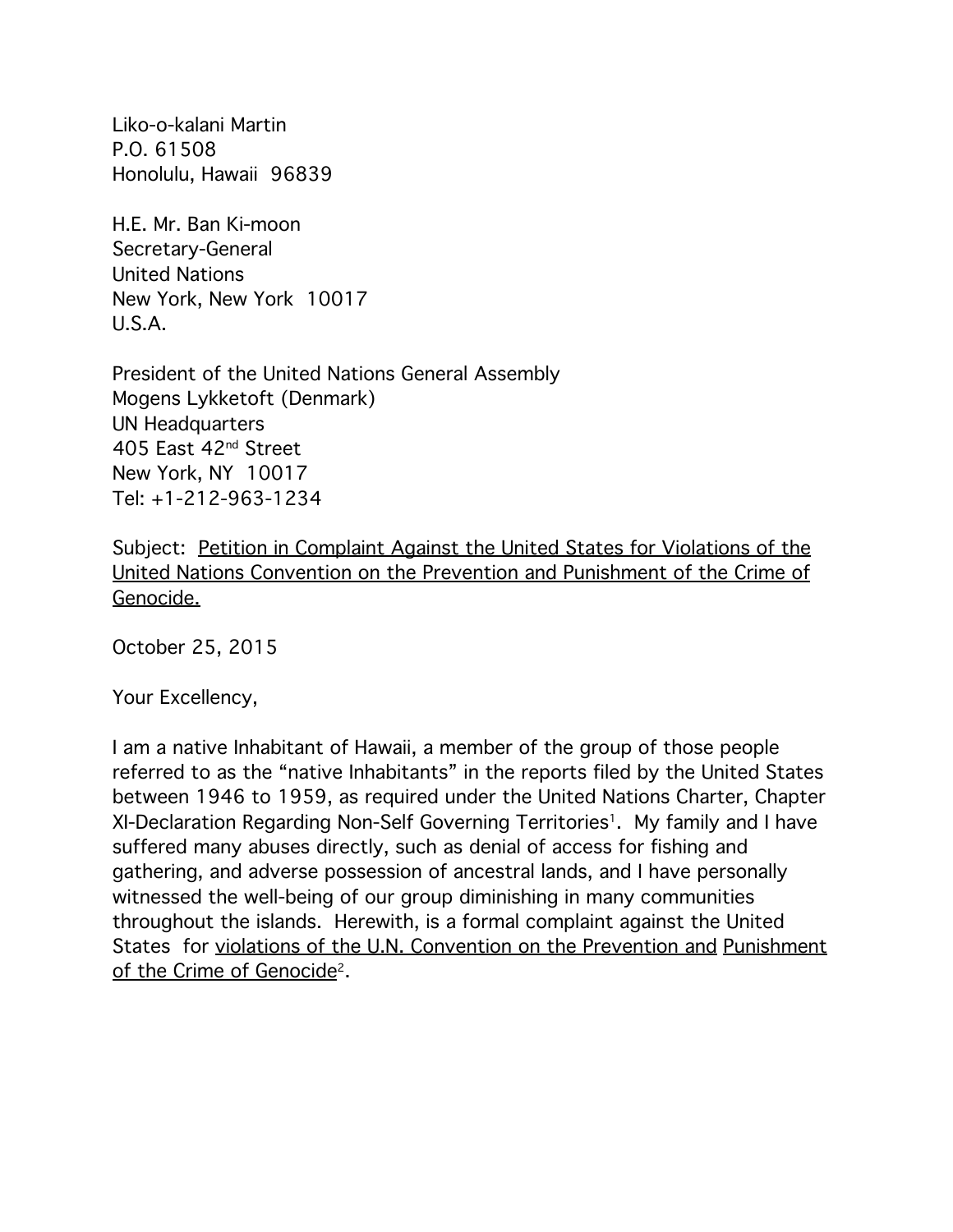## **COMPLAINT**

On September 12, 1984, the Honorable Jeane J. Kirkpatrick, Permanent Representative of the United States to the United Nations testified before the United States Senate, Committee on Foreign Relations on the value of the Genocide Convention in "combating the scourge [of] genocidal practices…which would be contrary to U.S. National interests {and} standing…[and contrary to]…advance the objectives of realizing a world free of genocide"3. The U.S., as a Member State of the United Nations, codified the U.N. Convention into U.S. law as "The Proxmire Act", U.S. Public Law 100-606, Nov. 4, 1988, Pres. Ronald Reagan, (18 USC 1091-Chapter 50-A GENOCIDE)<sup>4</sup>, however, no implementing procedures were enacted.

It may be recalled that in 1946, Hawaiʻi was listed under the U.N. Charter, Chapter XI. Then in 1959, the United States, as the administering Power, allowed for the creation of a 'CORPORATION' called the STATE OF HAWAII, which adopted the United States Federal Constitution<sup>5</sup>. In order to uphold and fulfill its "sacred trust obligation<sup>6</sup>" and be in compliance with its "obligation" as a Member State, United States Executive Proclamation 3309 was issued by President Dwight D. Eisenhower, which stipulated that Hawaii would be proclaimed admitted under a requirement of being admitted on an "equal footing". 7 Unfortunately, and to the great detriment of Hawaii's native Inhabitants, that requirement was never fulfilled. The consequences of nonconformity being widespread administrative abuse, in blatant disregard for the "...sacred trust..." and responsibilities enshrined in Chapter XI.

With respect to affording the Inhabitants of Hawaii an inherent birthright to exercise unfettered political self-determination, it never happened. Upon careful examination of the process employed by the U.S. in 1959, it is obvious that the U.S. deviated from the high moral standard afforded to other Territories and their Inhabitants who have achieved and been granted independence within their Territory. In short, the U.S. misinformed, and misled the Member States into believing that the requirements of Chapter XI have been fulfilled<sup>8</sup>. Whether intended or not, serious deficiencies exist with regards to the native Inhabitants not having an "equal footing', or the ability to protect themselves from "abuse".

After 50 years of U.S. Corporate control, we suffer from wanton neglect and manipulation, which has created the conditions lending to the "destruction of the group, in part, and as a whole"<sup>9</sup>, affronting our most basic, fundamental and non-negotiable human rights that the U.N. Charter enshrines. Despite the U.S.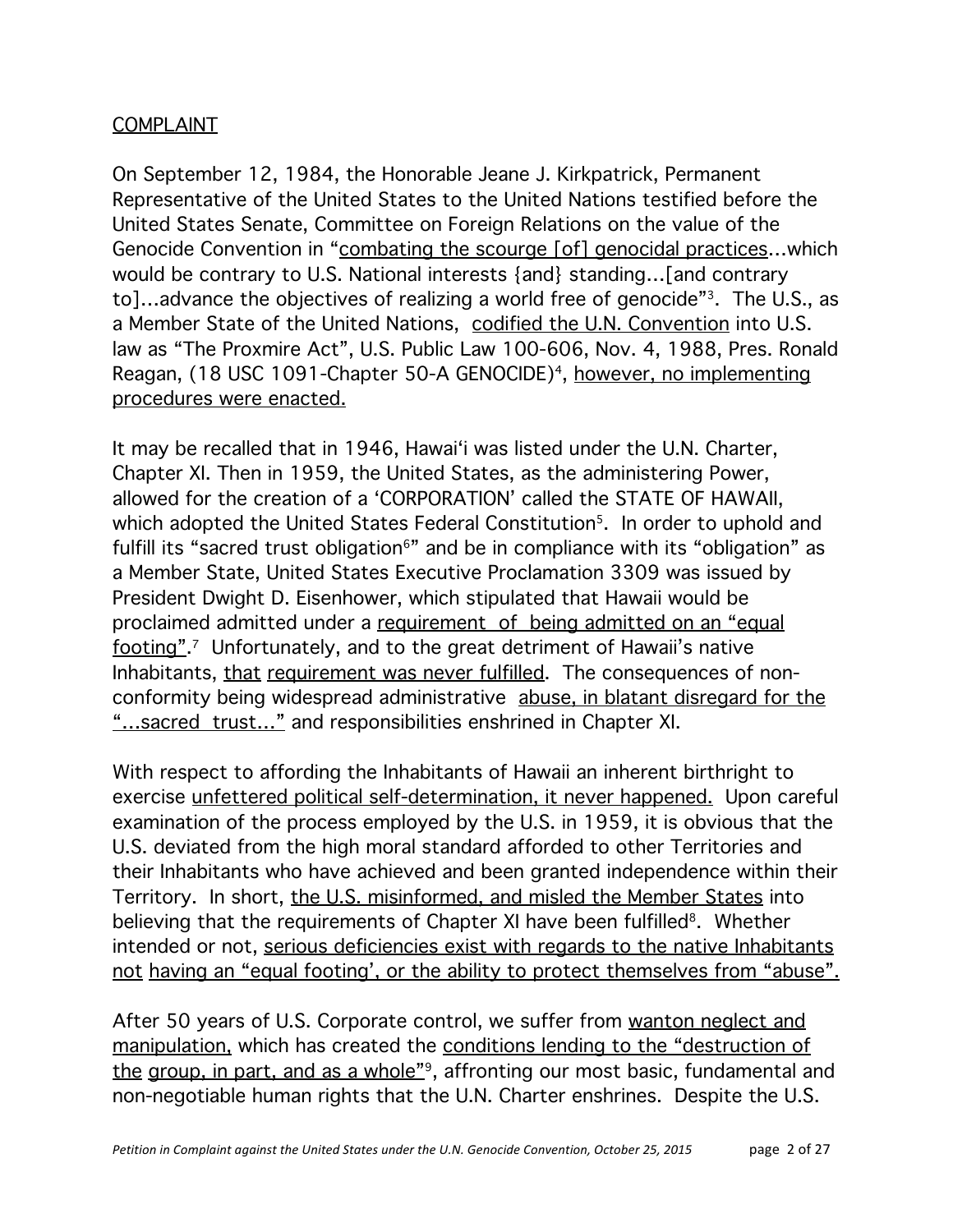status as a signatory to international Human Rights Treaties, political corruption, civil strife, dependency, racial discrimination, religious persecution and desecration of cultural resources, psychological torture, and inhumane treatment is the norm.

The United States rests in denial of its illegal "act of war"10 committed on January 17, 1893, in support of a self-proclaimed [provisional government] consisting of sugar planters, merchants, and businessmen<sup>11</sup>, while the continued presence of the U.S military, in a prolonged occupation<sup>12</sup> in support of the [provisional government] aka [STATE OF HAWAII] fosters conditions whereby the inciting and commission of crimes of political, economic, and cultural genocide are easily, routinely and continually perpetrated.<sup>13</sup>

Despite a U.S. Resolution of "Apology" for its infamous takeover in 1893 (U.S. Public Law 103-150, Nov. 23, 1993, Pres. W. J. Clinton), Agencies, Entities, and Individuals, including agents within the U.S. Department of Interior conspire, against great opposition<sup>14</sup>, to establish some form of "government to government" relationship with the native Inhabitants<sup>15</sup>, targeting select members of our group who since 1920, have sought some form of recovery and rehabilitation, from the ramifications of the U.S. aided takeover of Hawaii. Unfortunately, the institution created by the United States Congress, known as the Hawaiian Homes Act of 1920, 1921, as Amended<sup>16</sup>, has been administered by policies of apartheid, servitude, and discrimination similar to a pattern that had existed in apartheid South Africa<sup>17, 18</sup>.

Historical fact, common sense, and simple logic lead one to conclude that if Hawaii had been legitimately and properly [annexed]<sup>19</sup> as purported by the U.S. in its reports under Chapter Xi, there would be no need for establishing a 'government to governmentʻ relationship, nor need for the "equal footing" requirement in U.S. Executive Proclamation 3309. If the United States had properly annexed Hawaii, it would not have been listed under Chapter XI. The fact that this ongoing effort exists provides evidence of political fraud by the U.S.20, in reporting that it had met its "obligation" under the mandate. The United States Department of Interior is inciting and committing acts whose "specific intent" is to transfer and create a separate relationship "in part", with those members of our group which will deprive them, being a part of "a whole", of their rights to exercise unfettered political self-determination, as a free people. 21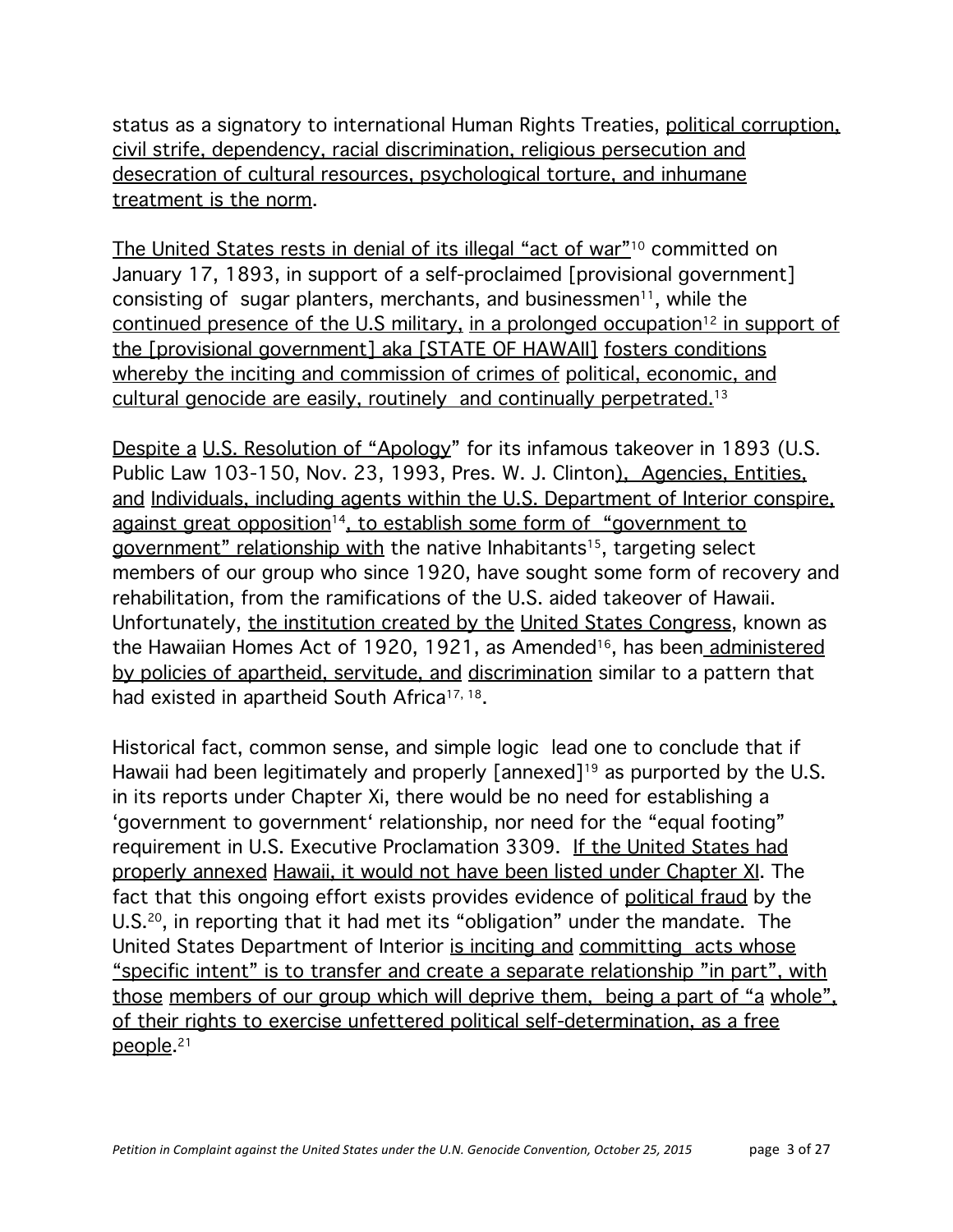The U.S. would have to do much more in order to sanitize this Territory, where "war crimes", "crimes against peace", and "crimes against humanity", are being committed. 22 The evidence, proof of this fact, is readily available, and I call upon the Member States to rise to this occasion, in order to uphold the dignity of humanity, and the purpose for which the United Nations was created, namely for the protection of humanity in fostering peaceful international relations between Nation States and Peoples of the world.

It may be recalled, at the opening of the Nuremburg Trials, that the lead prosecutor, Justice Robert Jackson stated, "...the privilege of opening the first trial in history, for crimes against the peace of the world imposes a great responsibility, the wrongs that we seek to condemn and punish, have been so articulated, so malignant, and so devastating, that civilization cannot tolerate their being ignored, because it cannot survive their being repeated". 23 I implore your Excellency to set a course whereby the integrity and pride of the Member States will be celebrated, so that one day the sword will be truly turned into plowshares. 24

May I recall from the text of General Assembly Resolution 1654 (XVI) Annex III of 27 November 1961, bearing in mind the "purpose and principles…to transfer all powers to the people of those Territories, without conditions or reservations…in order to enable them to enjoy complete independence and freedom". Provisions in the Declaration (General Assembly Resolution 1514) "… have not been carried out, (in order to prevent) acts aimed at the partial or total disruption of national unity and territorial integrity…(and that) delay…is a continuing source of disharmony…creating an increasingly dangerous situation".<sup>25</sup>

Annex III continues further to say that "inadequacy of political, economic, social or educational preparedness should never serve as a pretext for delaying independence…(calling upon) States encouraged to take action without further delay (to) "…fulfill application and implementation". I respectfully request through your office, and under your direction, that the Special Committee on Decolonization examine the application of the Declaration, to determine if in fact the United States did fulfill its "obligation" as a Member State, and to make recommendations on implementation, and make a report to the General Assembly, and if necessary, for the Special Committee to conduct meetings in the Territory of Hawaii, to effectively discharge its functions, to include assistance from the Trusteeship Council on the Declaration.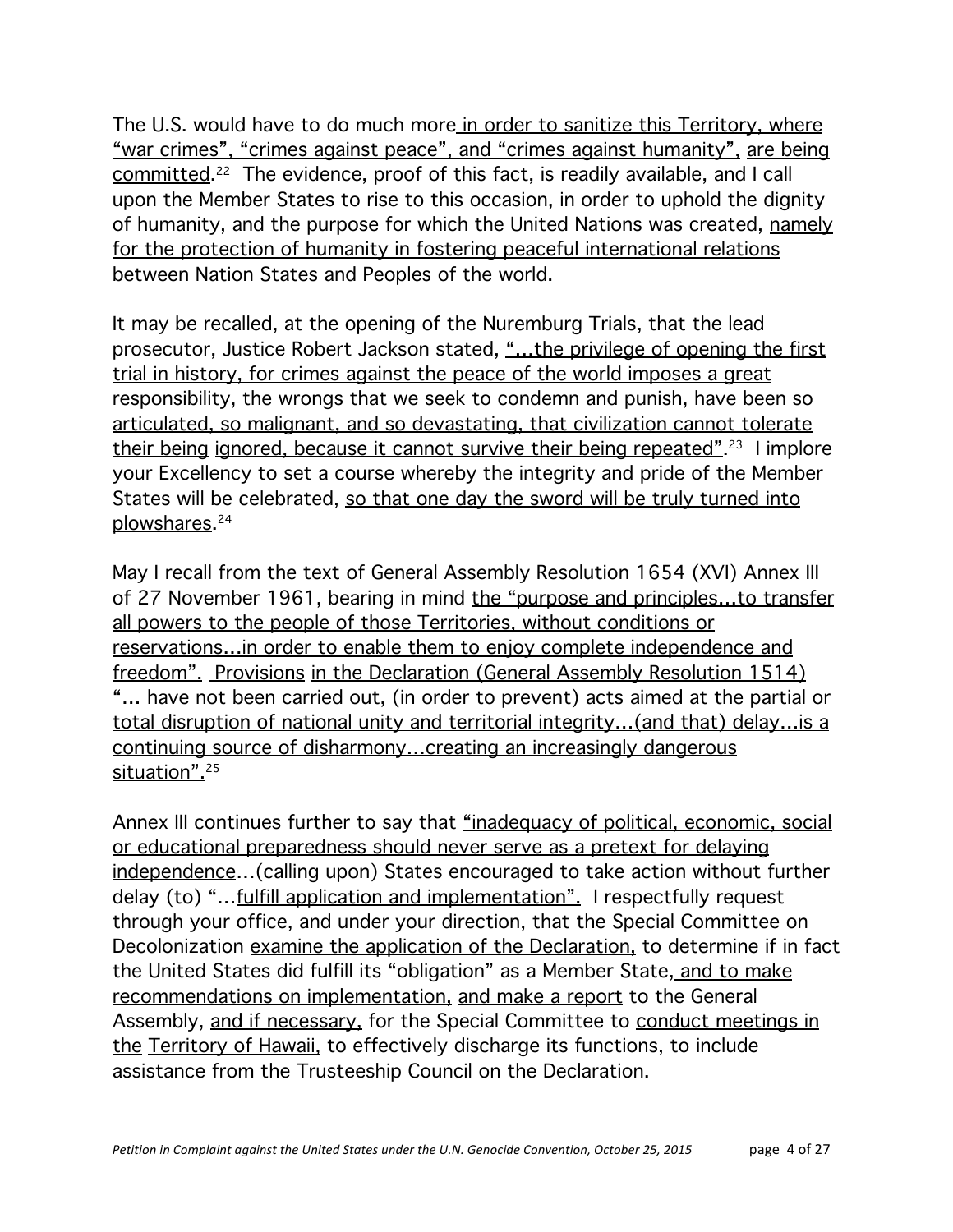Annex IV relating to implementation, validates the importance of assisting peoples under colonial domination, and puts emphasis on "…their struggle for freedom and independence…in mobilizing world public opinion for the complete elimination of colonialism in all its forms and manifestations…to reaffirm...the right to self-determination and independence'.

Subjection of peoples to alien domination constitutes a denial of fundamental human rights, and is a serious impediment to the maintenance of international "peace and security and the development of peaceful relations among nations"26, by applying the principles of international law, while being conscious that colonialism continues to exist, and mindful, that a courageous, peaceful, struggle for freedom, self-determination, independence, and equal rights has been going on in Hawaii since the infamous ""act of war" was committed in 1893 against the Kingdom of Hawaii.

The Member States should do their utmost to immediately promote effective measures for the full implementation of the Declaration on the Granting of Independence to Colonial Countries and Peoples, contained in General Assembly Resolution 1514 (XV) of 14 December 1960,<sup>27</sup> irrespective of Hawaii's size, or prescriptions designed by the United States Executive, Congressional, or Judicial branches in order to maintain the status quo, that give an impression that all is well with the native Inhabitants, in their occupied Territory. Moral and material assistance should be rendered, as well as intensifying efforts to promote the implementation of conventions and resolutions of the General Assembly, and of the Security Council, relating to countries under colonial domination.28

Strong efforts should be undertaken by the Member States to end political, military, and foreign economic collaborations, and the takeover of institutions of national character, as well as preventing the continued despoiling, and misappropriation of natural resources to the detriment of Hawaii's native Inhabitant population as a whole, which has negatively affected our ability to exist and maintain our cultural identity. It must remain very clear that the United Nations cannot treat our group as indigenous peoples, and that this petition is not asking for a referral to the Permanent Forum on Indigenous issues, with much respect to the importance of that venue. HawaiʻI's native Inhabitants inherent rghts to self-determination, due to historical circumstances, pertain to the recognition and restoration to an independent Nation-State status. Member States should endeavor to collectively or individually take measures to achieve a cessation of all new foreign investments and loans into the "STATE OF HAWAII", with an emphasis towards the discontinuance of such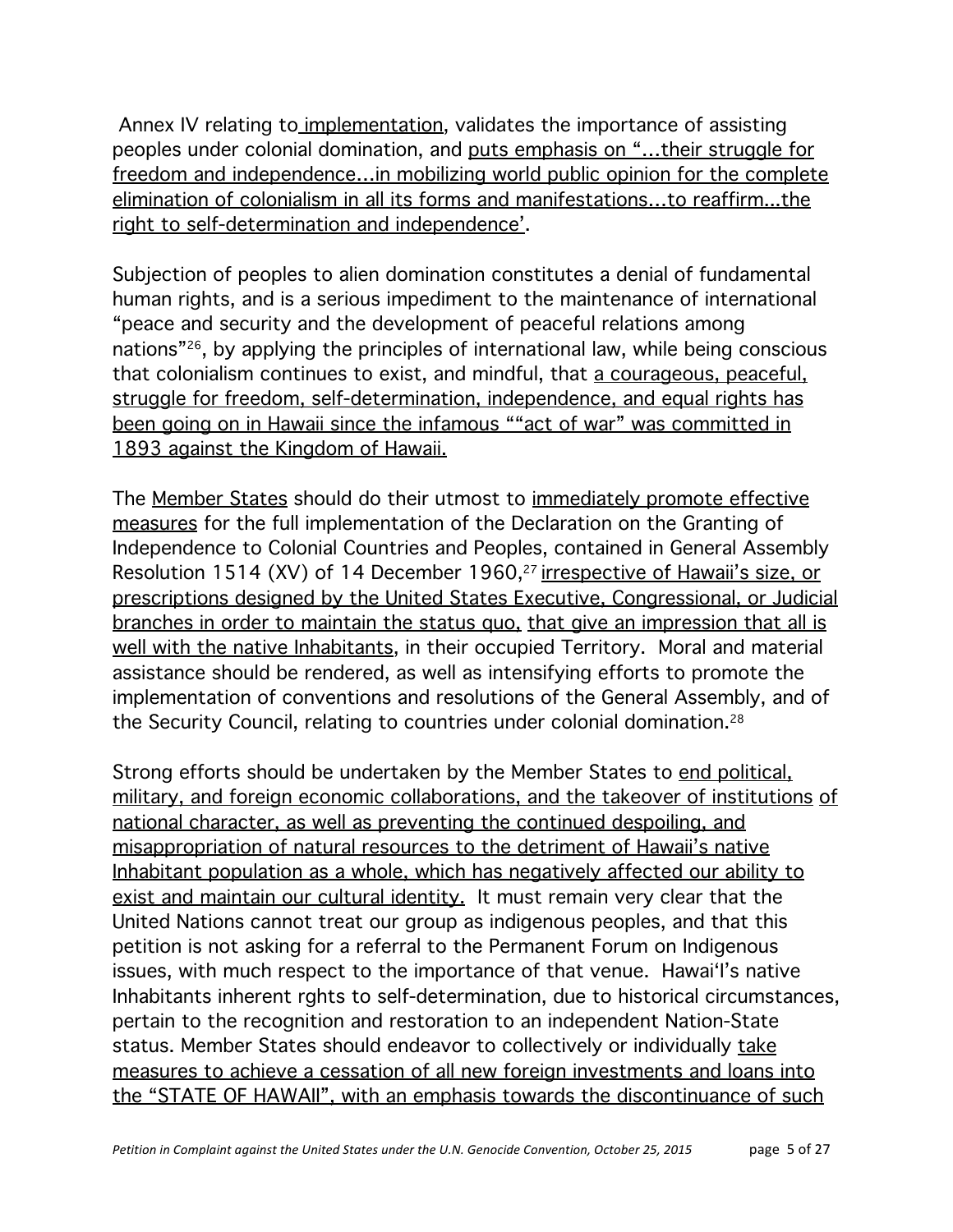activities and practices on the part of their nationals and companies within their jurisdiction.

Colonialism in all its forms and manifestations, including racism, discrimination, slavery and servitude, policies of apartheid, economic oppression, subjugation) aided by prolonged U.S. military occupation, grossly violates the Charter, constituting a threat to Territorial and International peace and security.29

Inherently, it is the right of our native Inhabitant people under foreign domination to struggle by all means at our disposal against the oppression of the [U.S. – STATE OF HAWAII] colonial and racist regime and its suppression of our aspirations for freedom, self-determination and independence…to ensure that the permanent sovereignty of Hawaii, under colonial, racist, and alien domination over natural resources shall be fully respected, and safeguarded, as well as adapting measures to discourage or prevent the continuing systematic influx of outside immigrants and settlers, which has severely disrupted the demographic composition, and constitutes a major obstacle to the genuine exercise of the right to self-determination and independence.30

Annex IV<sup>31</sup> emphasizes Member States taking opposition to military activities and arrangements and to intensify efforts to, systematically, secure immediate and unconditional withdrawal from Hawaii, of military bases and installations, which could have a positive effect upon the crisis facing the native inhabitants with respect to housing and re-establishing cultural identity, along with unfettered customary and traditional access to natural resources, and additionally adopting necessary measures to prevent recruitment, financing, and training of mercenaries, for use against national liberation movements struggling against the yoke of colonialism, racism, discrimination, torture and inhumane treatment, slavery and servitude, and apartheid, in respect for the Geneva Conventions, and also, applied to protected persons, civilians, and noncombatants, while simultaneously and actively endeavoring to create satisfactory conditions for activities by national and international nongovernmental and human aid organizations, in support of Hawaii's native Inhabitants under colonial domination.

The General Assembly must be made aware, and draw attention to the Security Council, that the denial of the exercise of the right to self-determination, as defined in Resolution 1514, poses a threat to international peace and security throughout the Pacific Region, and that the Security Council should consider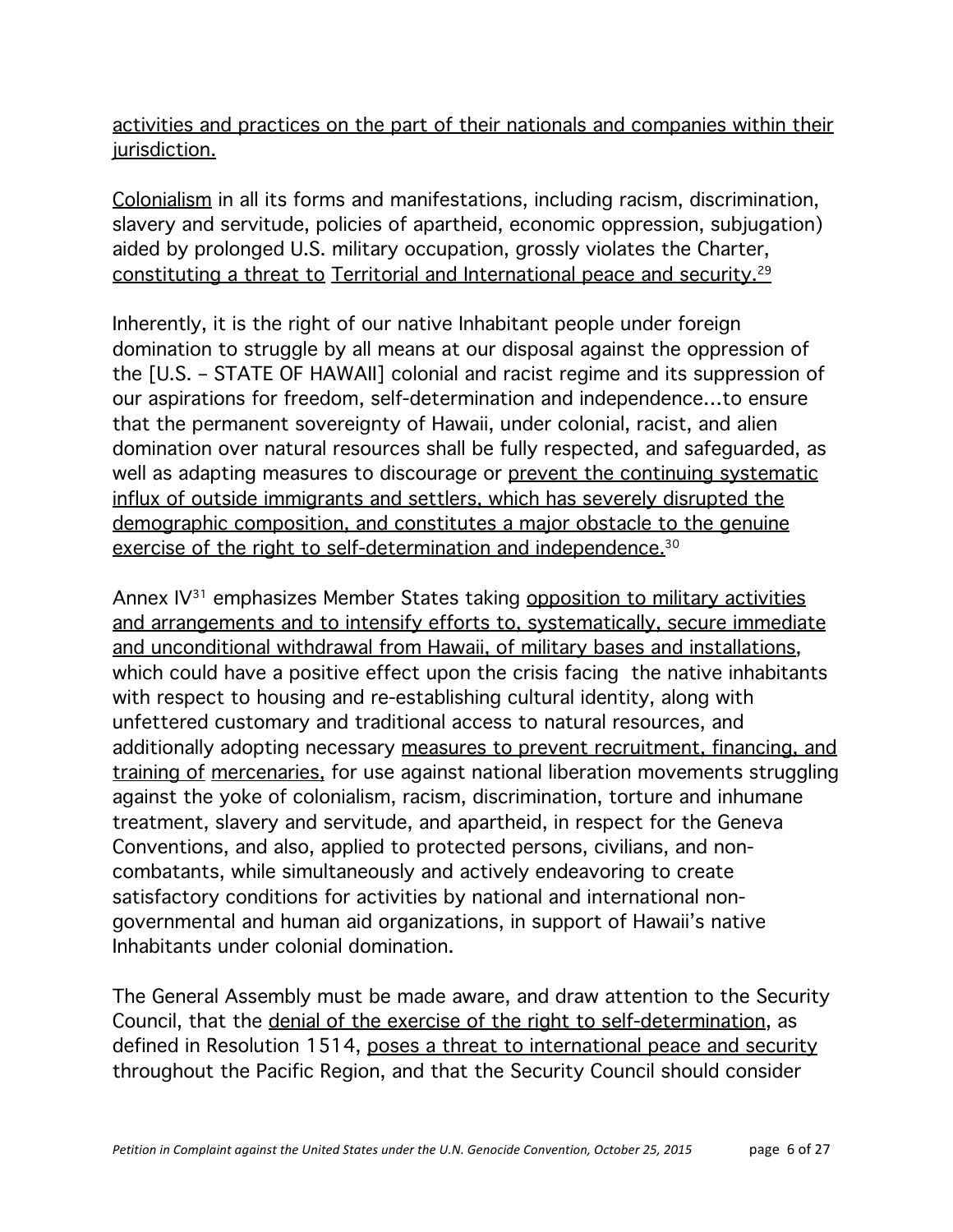imposing mandatory economic sanctions against the U.S., and its allying colonizers.

It is requested that the Special Committee examine whether the United States is in full compliance with the Declaration and other relevant resolutions on the question of decolonization. The full Assembly will continue to bear, and take, responsibility for Hawaii, re-affirming the recommendations and directives to expedite the application of the Declaration, by reviewing Hawaii's political status, and send a mission in order to obtain first- hand information on conditions in Hawaii, and examine carefully the views, petitions, complaints, expressed orally and in writing by Hawaii's native Inhabitants and representatives of non-governmental organizations with knowledge of conditions in Hawaii, since informational transmissions have ceased since Hawaii was removed from the list under U.N. Charter Chapter XI.

It is further requested that the Special Committee assist the General Assembly in making arrangements, in cooperation with the administering Powers, to secure a United Nations presence in Hawaiʻi to enable it to participate in the elaboration of the procedural arrangements for the implementation of the Declaration and to observe and supervise the decolonization process, and intensify efforts to disseminate information on the struggle of Hawaii's native Inhabitants, pertaining to self-determination, independence, freedom, and equal rights, while looking to render all possible moral and material assistance as is required by the United Nations, and non-governmental organizations having special interest in the field of decolonization, and actively opposing colonization in all its forms and manifestations, in cooperation with the Secretary-General and relevant organs of United Nations.

It is imperative to re-affirm the Charter of the United Nations and People of the world's proclamations in upholding fundamental human rights, in the dignity and worth of the human person, in pursuit of equal rights of men and women, rights of the child, of nations large and small, in promotion of social progress and better standards of life, with consideration to the process of national liberation, being irresistible and irreversible, with a solemn proclamation to immediately and unconditionally put an end to colonialism in Hawaii.

It is notable that since the inception of the United Nations, a great number of colonial Territories have achieved independence, through courageous liberation struggles, assisted by the Special Committee, and former colonial Territories, to realize the purpose and principles of the Charter, by preserving international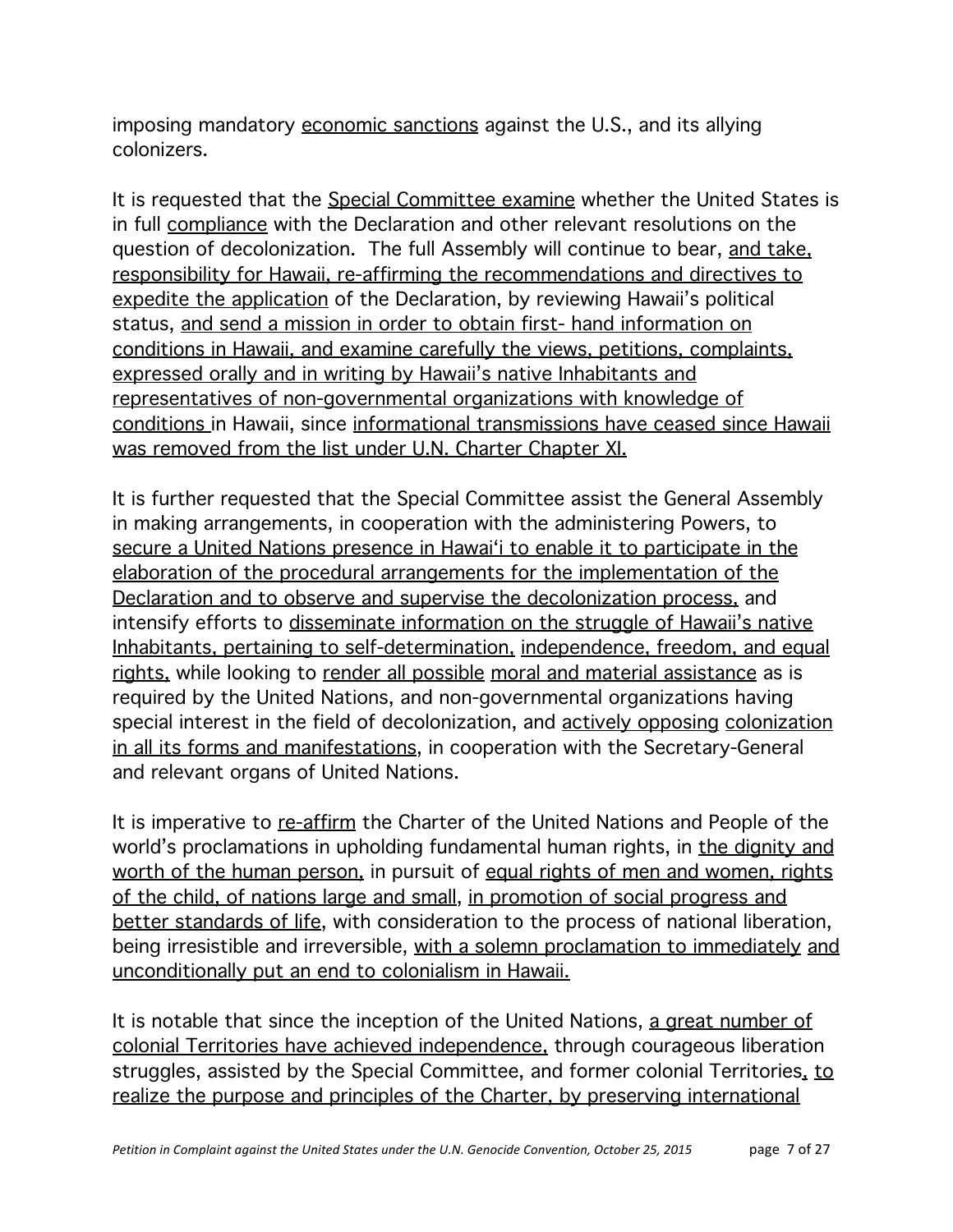peace and security, by implementation of decolonization, impacting contemporary international relations, and mobilizing world public opinion for the complete elimination of colonialism.

The illegal, and prolonged military occupation of Hawaii by the United States, and wanton aggression and oppression by the [U.S. STATE OF HAWAII CORPORATION] against and upon the native Inhabitants of Hawaii, combined with a blatant disregard and manipulation of their inalienable and inherent rights of sovereignty "…in their national lands…", and subjection to colonial domination, constitutes a gross denial of fundamental human rights, and stands as a serious impediment towards the development, and attainment of peaceful relations among peoples and nations, depriving the native Inhabitants of important and essential economic, social, and cultural self-reliance necessary for the attainment and consolidation of genuine independence.

It is most important that the eradication of racial discrimination, slavery, servitude, and policies of apartheid, and violations against fundamental human rights of Hawaii's native Inhabitants, be achieved peacefully, and expeditiously, by faithful and complete implementation of the Declaration, in a re-dedication of the Member States to its principles and objectives.

At this juncture in Hawaii's history, the continued U.S. occupation of Hawaii runs contrary to the purpose and principles of the United Nations. The longstanding, well-documented, and brutal repression, and aggressive activities and acts of destabilization, aligning with the policies of apartheid and servitude, warrant condemnation.

Hawaii's native inhabitants are deserving of faithful and strict observance of all relevant provisions of the Charter, resolutions, conventions and decisions of the General Assembly, and those of the Security Council, in honor of the deposed, and late Constitutional Monarch, Queen Liliuokalani, who wisely avoided a collision of forces on January 17, 1893<sup>32</sup>. It is a matter of urgency that all moral and material assistance and oversight be rendered to thwart the possibilities of civil revolt, in light of the acceleration of foreign economic interest running counter to the Interests of the native Inhabitants of Hawaii.

Member States are further urged to discontinue all economic, financial, trade and other relations with the racist corporate regime, aka [STATE OF HAWAII], while refraining from entering into any relations lending legitimacy or support the continued illegal occupation and colonization of Hawaii. The Member States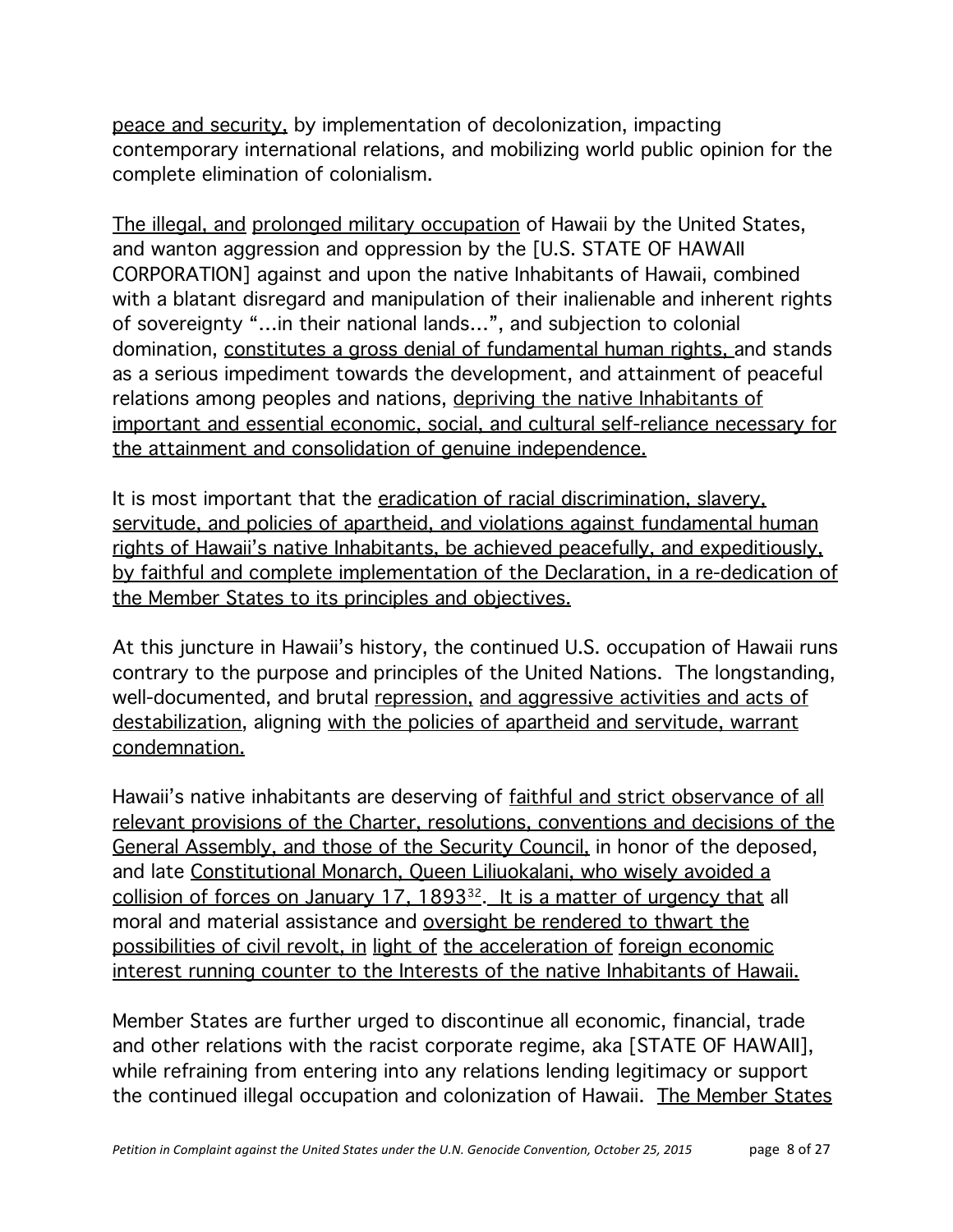and Organizations of the United Nations system remain obligated to ensure that the permanent sovereignty of Hawaii, and its natural resources are fully respected and safeguarded.

Member States, along with the U.S. as the administering power, under the Charter, and in accord with the Declaration, should endeavor to create economic, social, and other conditions which will enable our native Inhabitant group, as a whole, to achieve genuine independence and economic self-reliance, by adopting all necessary measures, including a call for a land freeze and immediately halt to land transactions based on foreign ownership or investment, to discourage or prevent the continued systematic influx of immigrants and U.S. nationals, which has greatly disrupted the demographic composition, and which has forced the displacement, complete, or partial, of Hawaii's native Inhabitants.

Hawaii's native Inhabitants have, and will continue to psychologically suffer, from severe desecration and destruction of historic sites dedicated to religion, the arts, and science, along with exploitive defacing and toxic contamination<sup>33</sup> of critical watersheds<sup>34</sup>, national monuments such as Mauna Kea<sup>35</sup> and Haleakala<sup>36</sup>, confiscation of private lands<sup>37</sup> and personal property, cultural properties, and agricultural estates, which have destroyed cultural identity, as well as affecting national unity. By virtue of the Declaration, Member States should encourage the full development of Hawaii's native Inhabitant culture, and facilitate the unfettered exercise of their right to self-determination and independence.

Member States must be mindful that the presence of military bases and installations in Hawaii<sup>38</sup> constitute a major obstacle to the implementation of the Declaration, and remain cognizant that it is the responsibility of the Security Council and the U.S., being the administering Power, to ensure that the existence of such bases and installations does not hinder the right to selfdetermination and independence, nor to continue to involve the use of Hawaii's nationals, and our Territory, in any offensive acts or interference against other States, in order to fully comply with the purposes and principles of the Charter, conventions, declarations, resolutions and decisions of the United Nations relating to military activities and arrangements by colonial Powers in the Territory under their administration, while further adopting measures to prevent the recruitment, financing, training, and transit of mercenaries in the Territory of Hawaii for use against national liberation movements, and other Peoples, struggling for freedom and independence from the yoke of colonialism, racism, discrimination, slavery and servitude, and policies of apartheid.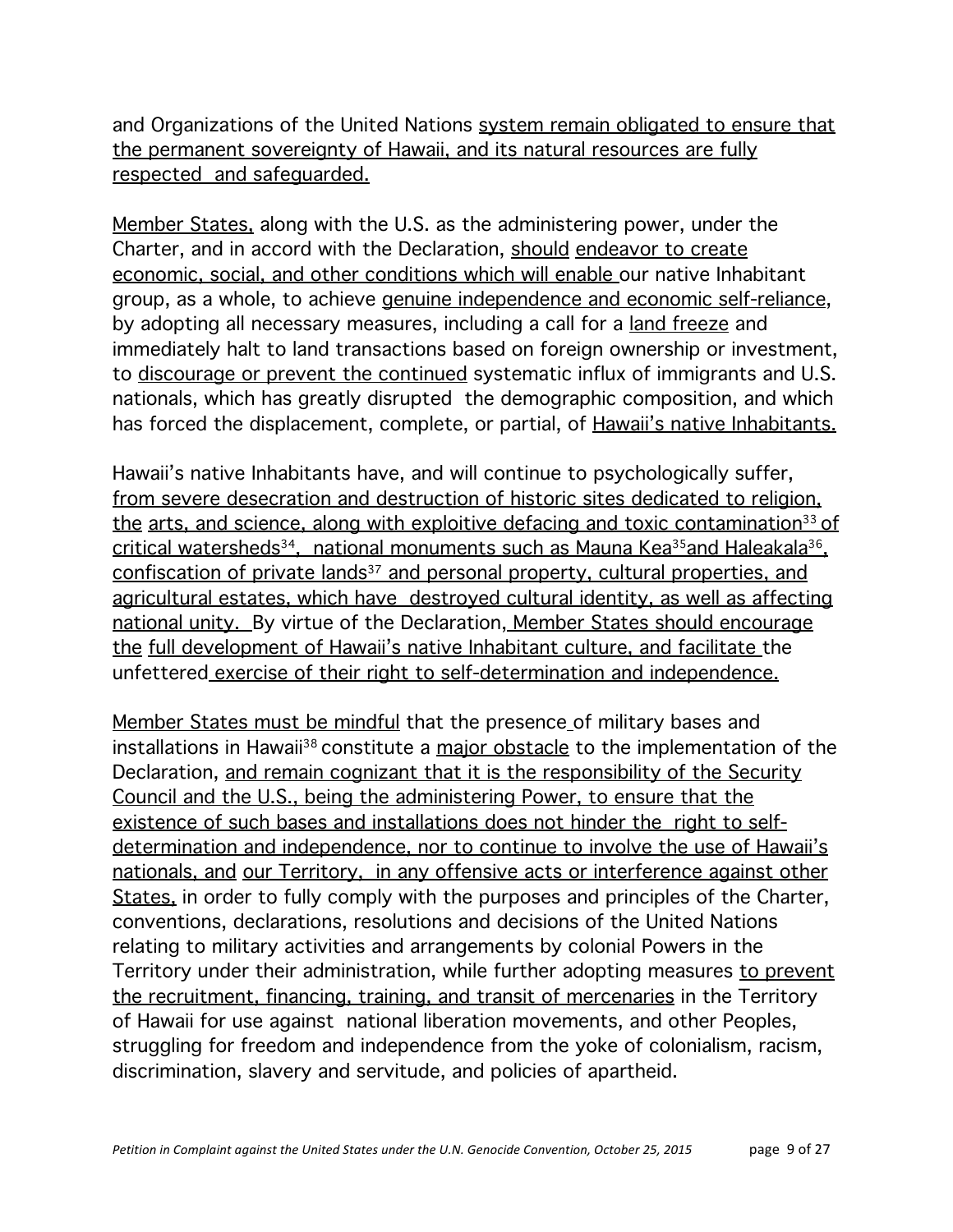Member States of the United Nations should consider their role as incumbent with regard to the process of decolonization, and intensify efforts towards disseminating information on the de-colonization of Hawaii, which will result in the mobilization of international public opinion in support of complete decolonization, in order to expedite implementation of the Declaration, and hereby, inviting the Security Council to give special attention to Hawaii's native Inhabitants<sup>39</sup>, whose kinship, linguistic, and bioregional relationships extend throughout Polynesia, and the Pacific Rim Continents, with consideration to impose mandatory sanctions against the United States under throughout Polynesia, and the Pacific Rim continents, while giving serious consideration to Chapter VII of the Charter.

It is also requested that those specialized agencies and other organizations of the United Nations system render or continue to render, within their respective spheres of competence, all possible moral and material assistance to the colonized native Inhabitants of Hawaii, affording them the utmost respect and admiration on their efforts for national liberation, and with consideration towards withholding from the apartheid regime aka [STATE OF HAWAII] any form of collaboration or assistance in the financial, economic, and technical fields, until Hawaii's native Inhabitants have expressed their right to selfdetermination and independence in a united Hawaiʻi, and until apartheid and servitude have been eradicated, and a non-discriminatory united State has been re-established in accordance with Hawaiʻi's historic international treaty relations, customary national usages, and established fundamental self-governing organisms, which are deemed adequate by Hawaiʻi's native Inhabitants, in respect for their "…national origins…", as respecting the instruments and norms of customary international law(s).

It is finally requested of the Special Committee to examine the full compliance of the United States to the Declaration, and other relevant resolutions concerning decolonization, and to seek suitable ways for the speedy and total application of the Declaration on the Granting of Independence to Colonial Countries and Peoples in the Territory of Hawaii to which it applies, and propose to the General Assembly specific measures for the complete implementation of the Declaration, while inviting all States to co-operate fully with the Special Committee on the situation with regard to the implementation of the Declaration on the Granting of independence to Colonial Countries and Peoples, in the complete fulfillment of the mandate.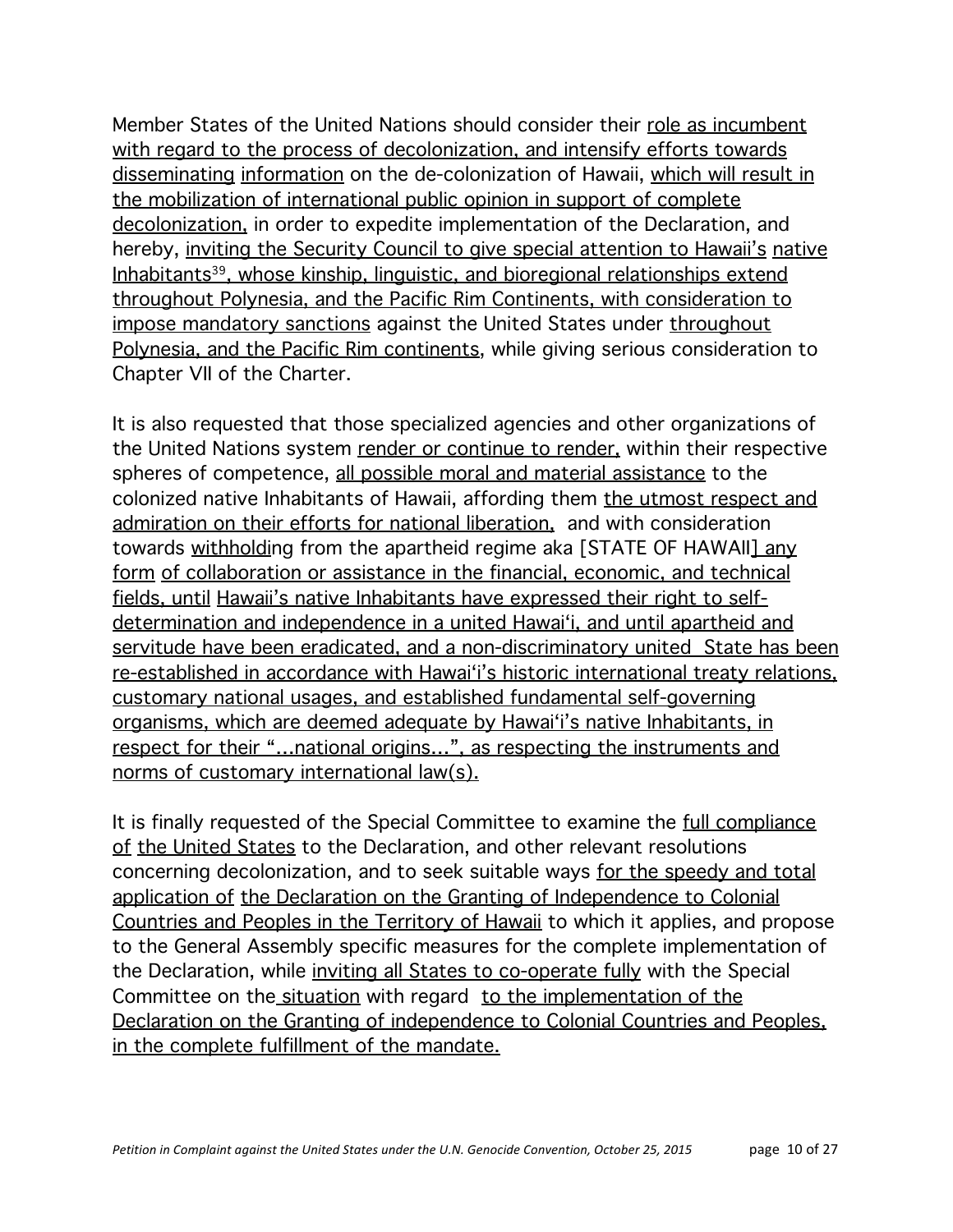Respectfully Yours,

Liko-o-kalani Martin, Petitioner (date) Native Tenant, Inhabitant of Hawaii

Leon Siu, Ascendant to Petition in Complaint (date) Hawaiian National

 $C_{\mathcal{C}}$ :

United Nations, Office of the High Commissioner for Human Rights Palais-des Nations CH-1211 Geneva 10, Switzerland Attention: Secretariat of the Human Rights Committee President of the General Assembly of the United Nations

Chairman of the U.N. Special Committee on Decolonization

Royal Order of Kamehameha, Attention: Paul Neves & Wiremu Oterangi Kalanianaole Vancouver Carroll, Hilo. Hawaii. Hawaiian Kingdom Royal Patent 32, Mamalahoa Heʻeiau (Kuhio Council).

\_\_\_\_\_\_\_\_\_\_\_\_\_\_\_\_\_\_\_\_\_\_\_\_\_\_\_\_\_\_ \_\_\_\_\_\_\_\_\_\_\_\_\_\_\_\_\_

\_\_\_\_\_\_\_\_\_\_\_\_\_\_\_\_\_\_\_\_\_\_\_\_\_\_\_\_\_\_ \_\_\_\_\_\_\_\_\_\_\_\_\_\_\_\_\_

United States Department of State Attention: Office of the Secretary of State

In The United States Congress Senate Committee on Foreign Affairs, Senate and House Judiciary Committees

United States Department of the Interior Attention: Office of the Secretary of Interior

(U.S.) STATE OF HAWAII INC. Office of: The Governor, and the Attorney General

Laulani Teale, Director, Hoʻopaʻe Pono Peace Project

The Carter Foundation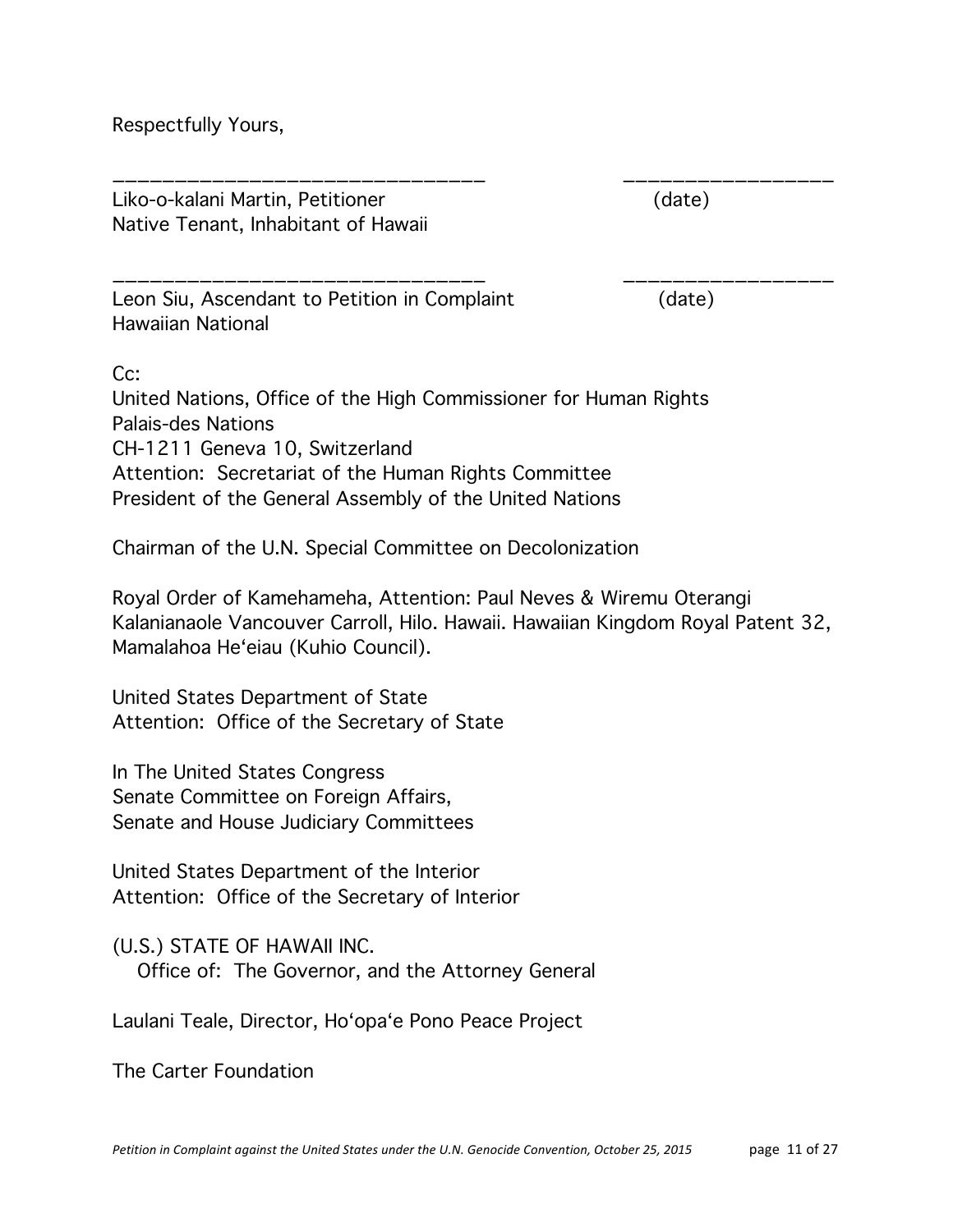# **Citations**

<sup>1</sup> United Nations Charter, Chapter XI-Declaration Regarding Non-Self Governing **Territories** 

2 U.N. Convention on the Prevention and Punishment of the Crime of Genocide

<sup>3</sup> Testimony of the Honorable Jeane J. Kirkpatrick, Permanent Representative of the United States to the United Nations, before the United States Senate, Committee on Foreign Relations, September 12, 1984.

4 Proxmire Act, 1988

5 Admissions Act, 1959. Note: O'Malley, Eric Steven. Irreconcilable Rights and the Question of Hawaiian Statehood. The Georgetown Law Journal. Vol. 89: 2001. pp 501-536.

"Significantly, a few years before the 1959 vote on statehood, the United States stopped sending the requisite Article 73 reports on Hawaii, a move never questioned by the United Nations. For thestatehood plebiscite, the ballot offered only one alternative: "Shall Hawaii immediately be admitted into the Union as a State?""

6 UN Charter, Chapter XI

7 United States Executive Proclamation 3309, 1959

<sup>8</sup> Trask, Mililani. Hawaii and the United Nations. Cultural Survival. http://www.culturalsurvival.org/ourpublications/csq/article/hawaii-and-unitednations

"By letter dated September 17, 1959, the United States notified the U.N. Secretary-General that Hawai'i had become a state of the Union in August 1959 and that the United States would thereafter cease to transmit information to the United Nations."

9 Proxmire Act, 1988

10 (U.S.) PRESIDENTʻS MESSAGE, 53rd Congress 2d Session, Ex. Doc. No. 47, relating to the HAWAIIAN ISLANDS, December 18, 1893, Washington: Government Printing Office, 1893, To the Senate and House of Representatives: "…was of in itself an act of war…" U.S. President Grover Cleveland.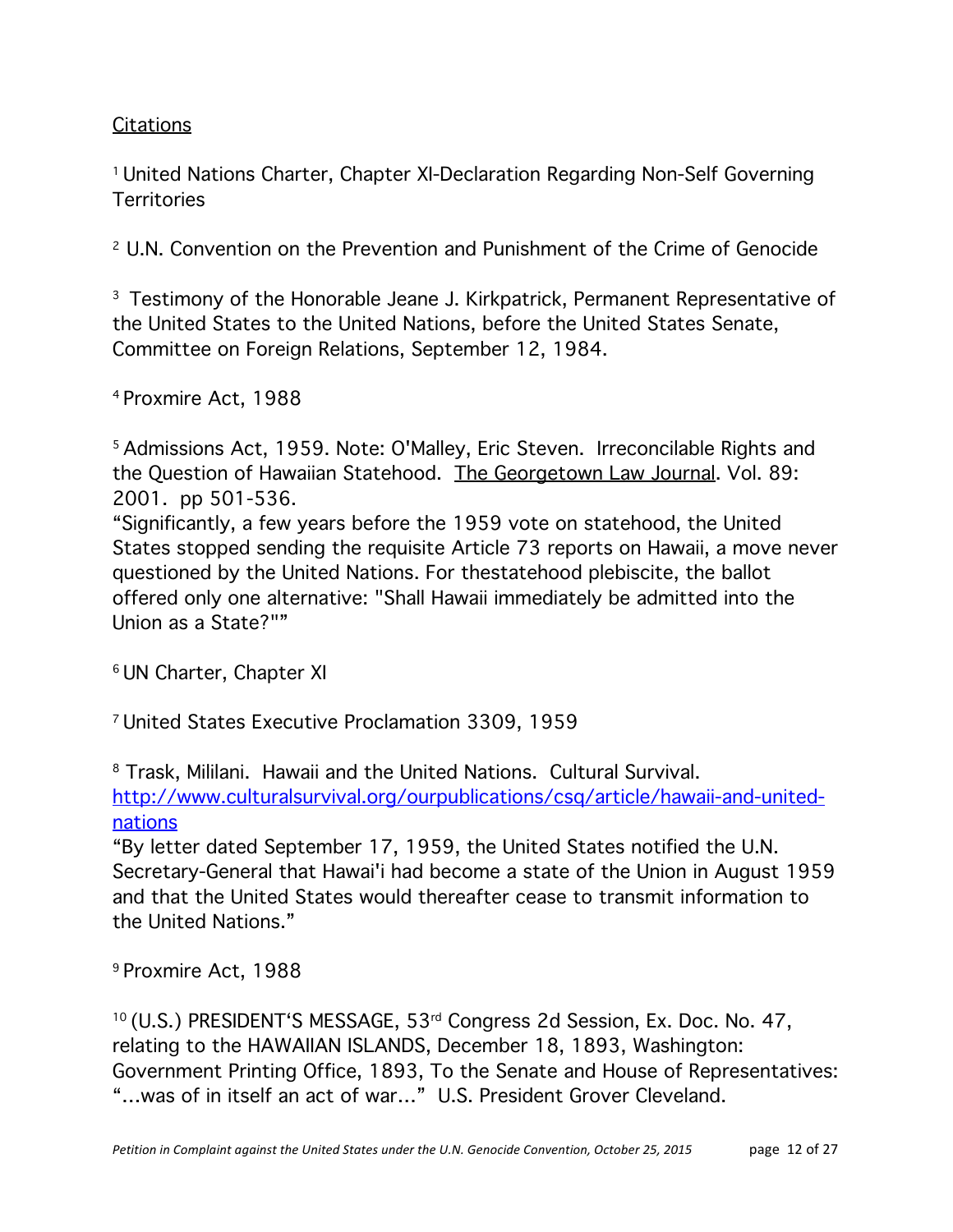11 US PL 103-150, 1993

<sup>12</sup> Geneva Convention IV, 1907

13 Proxmire Act, 1988

14 Wang, Frances Kai-Hwa. NBC News Online. Native Hawaiians to Federal Government: Give Us Back Our Kingdom.

http://www.nbcnews.com/news/asian-america/native-hawaiians-federalgovernment-give-us-back-our-kingdom-n151801 Jul 11 2014, 8:45 am ET

<sup>15</sup> U.S. Federal Register, Vol. 79, No. 119, Friday June 20, 2014- Proposed Rules.

16 U.S. Congress, Hawaiian Homes Commission Act of 1920, 1921, as Amended

<sup>17</sup> Perkins, Umi. A Brief History of Hawaiian Homelands. The Umiverse. https://theumiverse.wordpress.com/2012/01/06/a-brief-history-of-hawaiianhomelands/. January 6, 2012 · 1:15 am

<sup>18</sup> A Broken Trust, 1991

<sup>19</sup> Newcombe, Steven T, Justice memo shows U.S. never legally annexed Hawaii. The Honolulu Advertiser, Sunday, March 12, 2000-B3

20 Memorandum for Abraham D. Sofaer, U.S. Dep't of State, Legal Issues Raised by the Proposed Presidential Proclamation to Extend the Territorial Sea, 12 Op. Off. Legal Counsel 238, 319 (1988). The memo states in relevant part:

Congress acted in explicit reliance on the procedure followed for the acquisition of Texas... This argument, however, neglected one significant nuance: Hawai'i was not being acquired as a State. Because the joint resolution annexing Texas relied on Congress' power to admit new states, 'the method of annexing Texas did not constitute a proper precedent for the annexation of a land and people to be retained as a possession or in a territorial condition.' Only by means of treaties, it was asserted, can the relations between States be governed, for a legislative act is necessarily without extraterritorial force-confined in its operation to the territory of the State by whose legislature it is enacted. Notwithstanding these constitutional objections, Congress approved the joint resolution and President McKinley signed the measure in 1898. Nevertheless, whether this action demonstrates the constitutional power of Congress to acquire territory is certainly questionable. The stated justification for the joint resolution-the previous acquisition of Texas-simply ignores the reliance the 1845 Congress placed on its power to admit new states. It is therefore unclear which constitutional power Congress exercised when it acquired Hawai'i by joint resolution.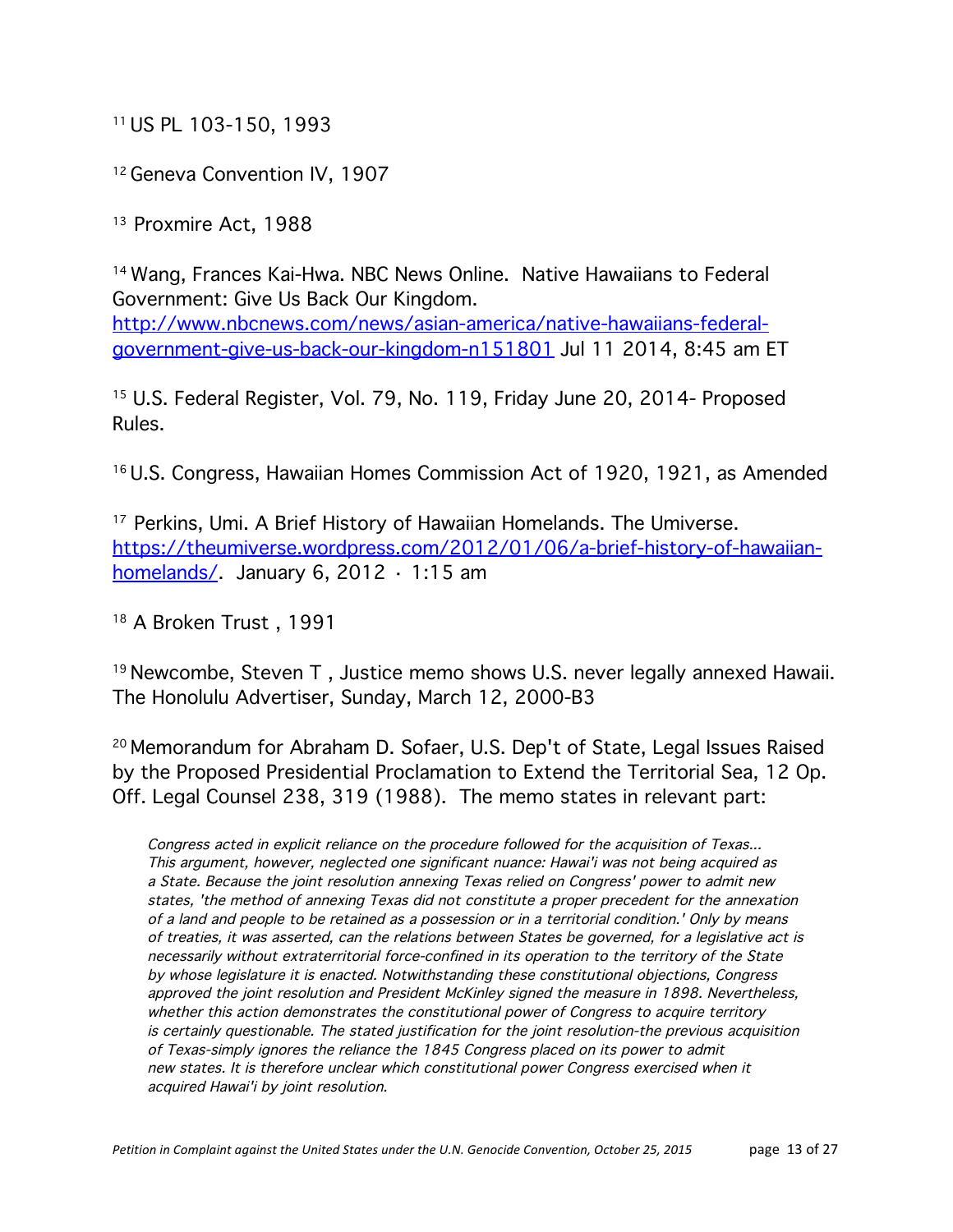21 UN Charter, Chapter XI

<sup>22</sup> Nuremberg Trials Final Report Appendix D: Control Council Law No. 10, PUNISHMENT OF PERSONS GUILTY OF WAR CRIMES, CRIMES AGAINST PEACE AND AGAINST HUMANITY.

23 Nuremberg: Tyranny on Trial - An examination of the historic Nazi trials at Nuremberg (Documentary, 1995). Alden, Jerome and Norman Stahl. The History Channel.

<sup>24</sup> Swords Into Plowshares, United Nations Cyber School Bus, United Nations, UN.org, 2001.

In 1959, a **bronze statue** promoting the slogan "Let Us Beat Swords into Plowshares" was donated by the Soviet Union to the United Nations. It was sculpted by Evgeniy Vuchetich to represent the human wish to end all wars by converting the weapons of death and destruction into peaceful and productive tools that are more beneficial to mankind.<sup>[12]</sup>

<sup>25</sup> General Assembly Resolution 1654 (XVI) Annex III of 27. TWENTY-FIVE YEARS OF THE DECLARATION ON THE GRANTING OF INDEPENDENCE TO COLONIAL COUNTRIES AND PEOPLES. November 1961

26 UN GA Resolution 1654, 1961

<sup>27</sup> General Assembly Resolution 1514 (XV). Declaration on the Granting of Independence to Colonial Countries and Peoples. December 14, 1960

- <sup>28</sup> G.A. Resolution 1654 (XVI) Annex III.
- <sup>29</sup> Charter of the United Nations (24 October 1945),
- <sup>30</sup> G.A. Resolution 1654 (XVI) Annex III.
- <sup>31</sup> G.A. Resolution 1654 (XVI) Annex III.
- <sup>32</sup> Statement of Queen Liliuokalani to United States 1893.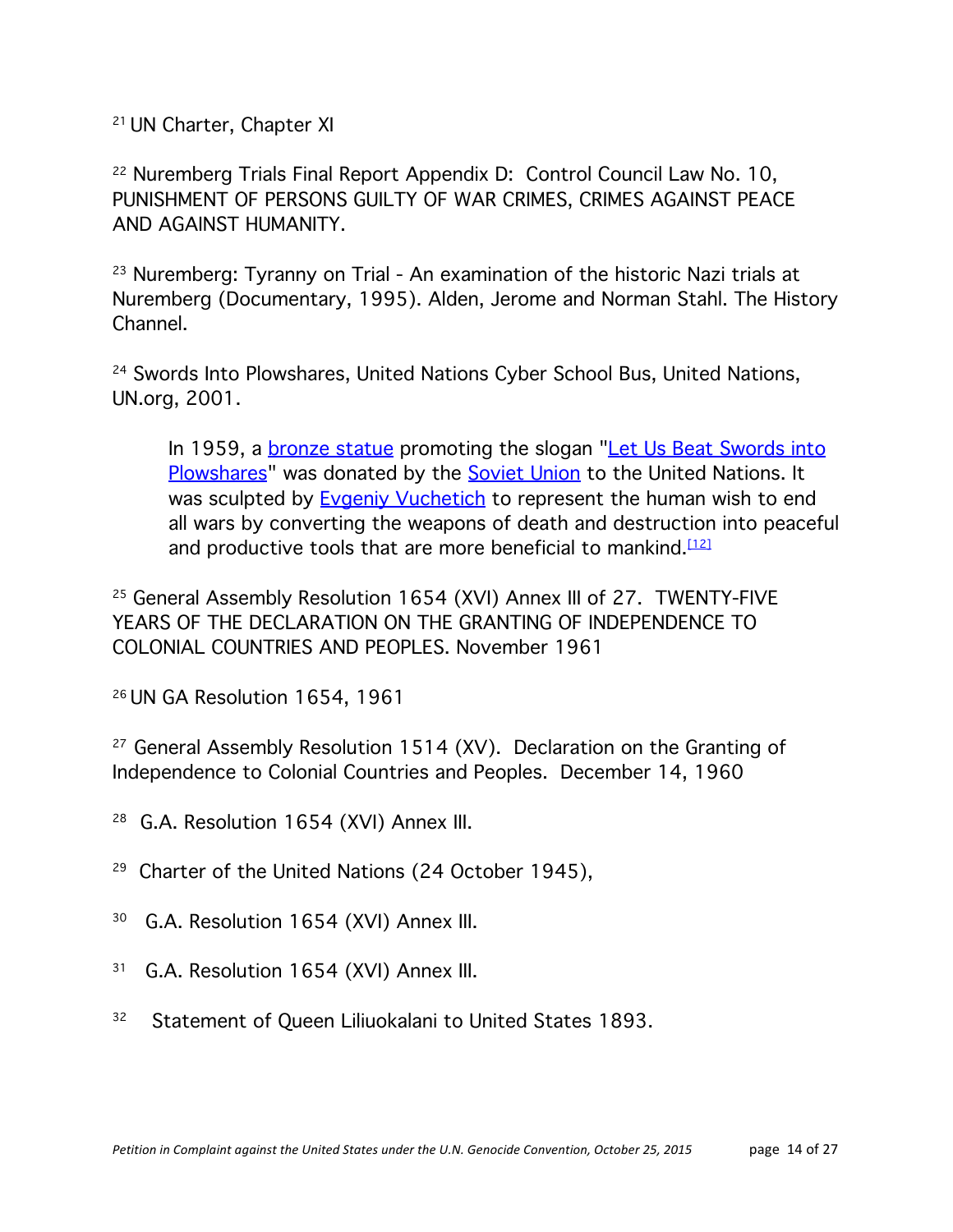33 BROWNFIELDS, Hawaii Brownfields Assessment Program; showing brownfields that are slated for housing development for native Inhabitants participating in the Hawaiian Homes Act

BROWNFIELDS, Hawaii Brownfields Assessment Program; showing brownfields that are slated for housing development for native Inhabitants participating in the Hawaiian Homes Act

<sup>34</sup> Drinking Water Contamination, Seventh(7) Request to Health Director John C. Lewin, Gov. John Waiheʻe says nothing about contaminations, Bill Dougherty, State Groundwater Advisory Committee.

<sup>35</sup> Petitioning Hawaii Governor: Stop TMT Construction and Arrests of Mauna Kea Protectors. Change.org petition, 2015 (64,873 signatures). https://www.change.org/p/governor-david-y-ige-stop-tmt-construction-andarrests-of-mauna-kea-protectors?recruiter=270466896

36 Haleakala Solar Telescope Desecration. Maui News. May 21, 2009 http://kilakilahaleakala.org/site/haleakala-solar-telescope-desecration/

<sup>37</sup> Leona Lui, Letter from native Inhabitant, under duress from threat of eviction/confiscation of private lands & property by reason of ʻemminent domainʻ under the STATE OF HAWAII, & its Municipality THE CITY AND COUNTY OF OAHU, included as Item No. 2 in the enclosed Attachment to Petition in Complaint Against the United States for Violations of the U.N. Convention on the Prevention and Punishment of the Crime of Genocide.

38 HAWAII MILITARY LAND USE-MASTER PLAN, EXECUTIVE SUMMARY, MAY 1995, (FOR OFFICIAL USE ONLY.

39 "KANAKA HUI LANDSʻ, U.S. Department of the Interior "Audited Warranty Deed", U.S GRANT 347 JOINTLY OWNED PROPERTY, under Laws of Joint Tenancy, Surviving Legal Owner by Deed is: Joseph Punilei Manini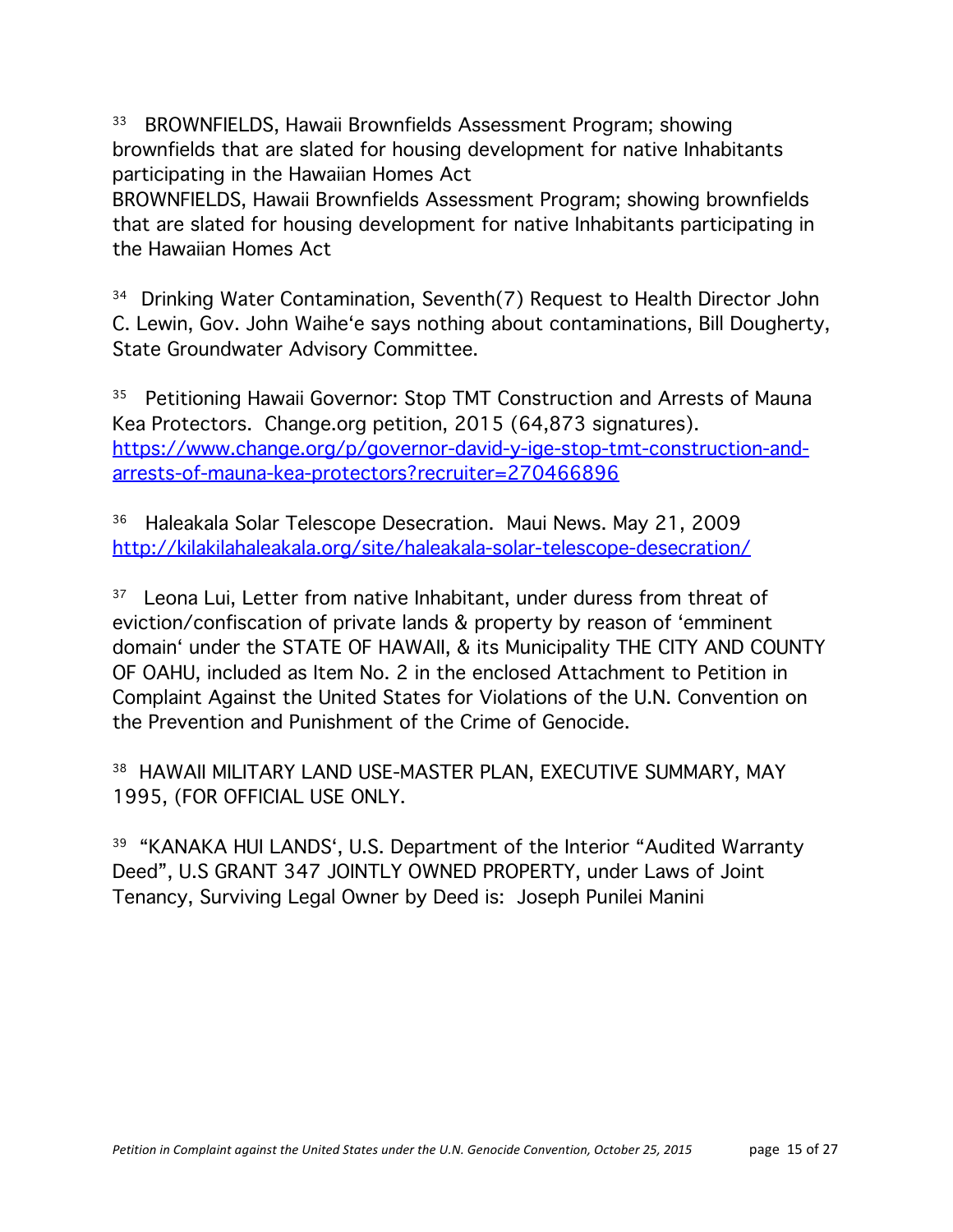### References

GENOCIDE CONVENTION IMPLEMENTATION ACT OF 1987 (THE PROXMIRE ACT) U.S. P.L. 100-606, see page 102 Stat. 3045, Cong. Record Vol. 134 (1988)

United Nations Charter, Chapter XI-Declaration Regarding Non-Self Governing Territories, 1946

Trask, Mililani. Hawaii and the United Nations. Cultural Survival. http://www.culturalsurvival.org/ourpublications/csq/article/hawaii-and-unitednations

Presidential Proclamation 3309 of August 25, 1959, by Dwight D. Eisenhower admitting the State of Hawaii into the Union, upon the requirement of "equal footing".

U.S. Congressional Record, 103rd Congress, Vol.139, Oct. 27, 1993, No.147, SENATE-S14477- On the 100<sup>th</sup> Anniversary of the Overthrow of the Hawaiian Kingdom.

Declaration on the Granting of Independence to Colonial Countries and Peoples, United Nations, General Assembly Resolution 1514(XV).

DECOLONIZATION- A publication of the United Nations Department of Political Affairs, Trusteeship and Colonization, No. 26, December 1985, Twenty-Five Years of the Declaration on the Granting of Independence to Colonial Countries and Peoples.

Nuremberg Trials Final Report Appendix D: Control Council Law No. 10, PUNISHMENT OF PERSONS GUILTY OF WAR CRIMES, CRIMES AGAINST PEACE AND AGAINST HUMANITY.

Geneva Convention IV respecting the Laws and Customs of War on Land and its annex: Regulation concerning the Laws and Customs of War on Land. The Hague (18 OCT 1907)

International Humanitarian Law, Wikipedia, The Law of Geneva and The Law of the Hague, Two Historical Streams.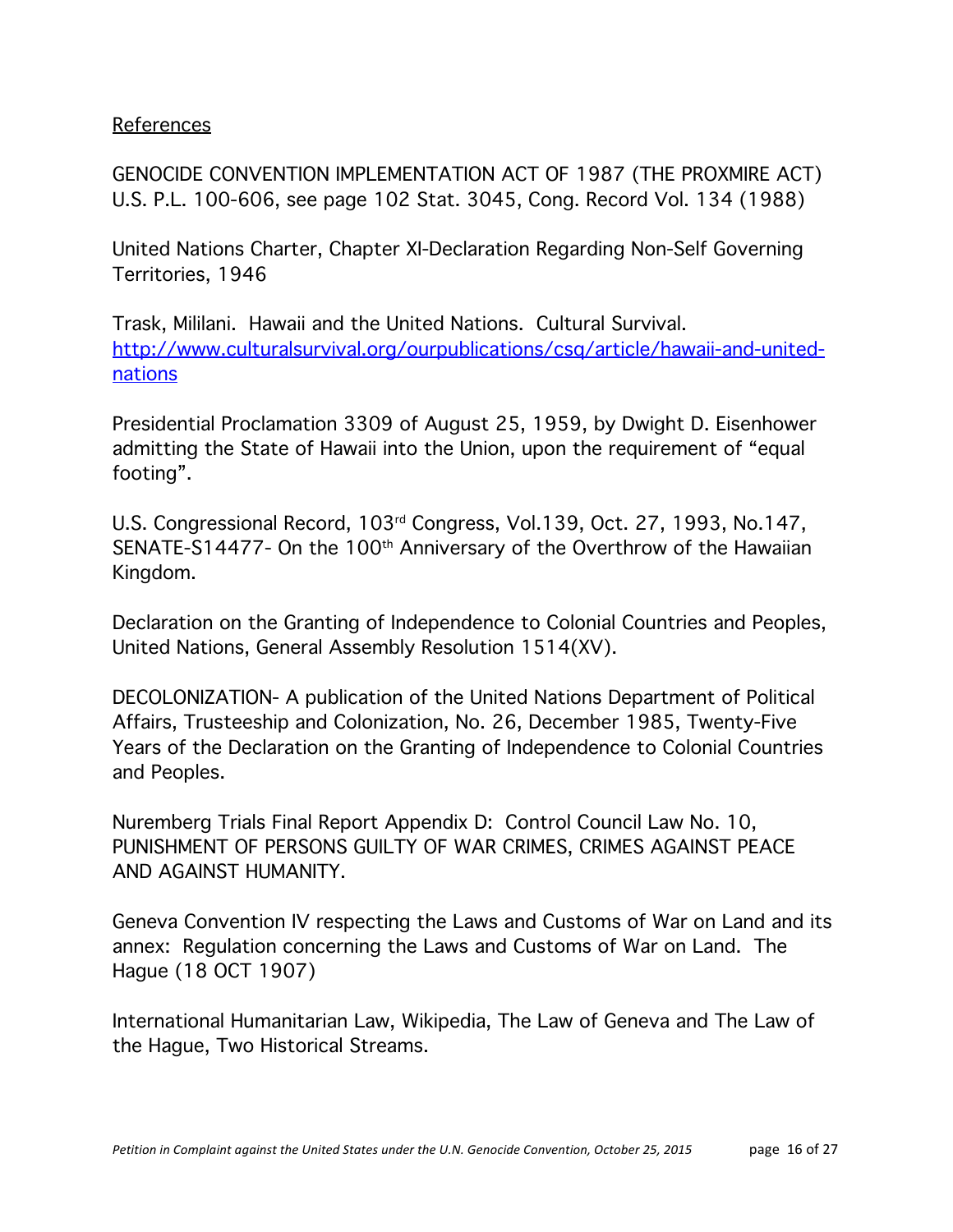(United States) NATIONAL ARCHIVES AND RECORDS ADMINISTRATION, Official "protest" filed with the U.S Department of State in Washington D.C. on the 17th of June 1897, from her late Majesty, Queen Liliuokalani against the ʻU.S. Senate annexation resolutionʻ purportedly ceding Hawaii to the dominion of the United States.

Ku e: The Hui Aloha ʻAina Anti-Annexation Petitions 1897-1898, compiled by Nalani Minton and Noenoe K. Silva, Published at Honolulu July 1998.

HAWAIIAN LAND DIVISIONS, TERMINOLOGIES & LOCATIONS, prepared by Kumu Kuponopono John Keolamakaʻainana Lake, Na Hanona, June 20, 1990.

THE KINGDOM IS, United States Documents and Facts pertaining to the De Jure Hawaiian Kingdom Government, Aran Alton: Ardaiz and Jon Robert Johnson, Teachers, The Truth of God Ministry, P.O. Box 62107, Manoa, Hawaii (USPZ Exempt 96839), Common Law Copyright 1999, Aran Ardaiz.

(U.S.) THE ADMISSION ACT, an Act to Provide for the Admission of the State of Hawaii into the Union, (Act of March 18, 1959, Pub L 86-3, 73 Stat 4)

Courts of Bias, Courts of Deceit, "Citizenship is Voluntary", Aran Ardaiz: Ardaiz and Jon Robert Johnson, Teachers, The Truth of God Ministry, P.O. Box 62107, Manoa, Hawaii (USPZ Exempt 96839), Common Law Copyright 1999, Aran Ardaiz.

FOUR (4) TYPES OF CITIZENSHIP, "Citizenship is Voluntary", Aran Ardaiz: Ardaiz and Jon Robert Johnson, Teachers, The Truth of God Ministry, P.O. Box 62107, Manoa, Hawaii (USPZ Exempt 96839), Common Law Copyright 1999, Aran Ardaiz.

THE LAW OF NATIONS, Applied to the Conduct and to the Affairs of Nations and of Sovereigns, By Emer de Vattel, translation from the edition of 1785 by Charles G. Fenwick.

TREATIES and CONVENTIONS, entered into by His Majesty Kauikeaouli (Kamehameha III) and His Guardians.

RESTRUCTURING FOR PEACE: Challenges for the 21<sup>st</sup> Century, an International Conference in Honor of the Late Senator Spark M. Matsunaga, Jefferson Hall, East-West Center, Honolulu, Hawaii, June 2-5, 1991, sponsored by Spark M.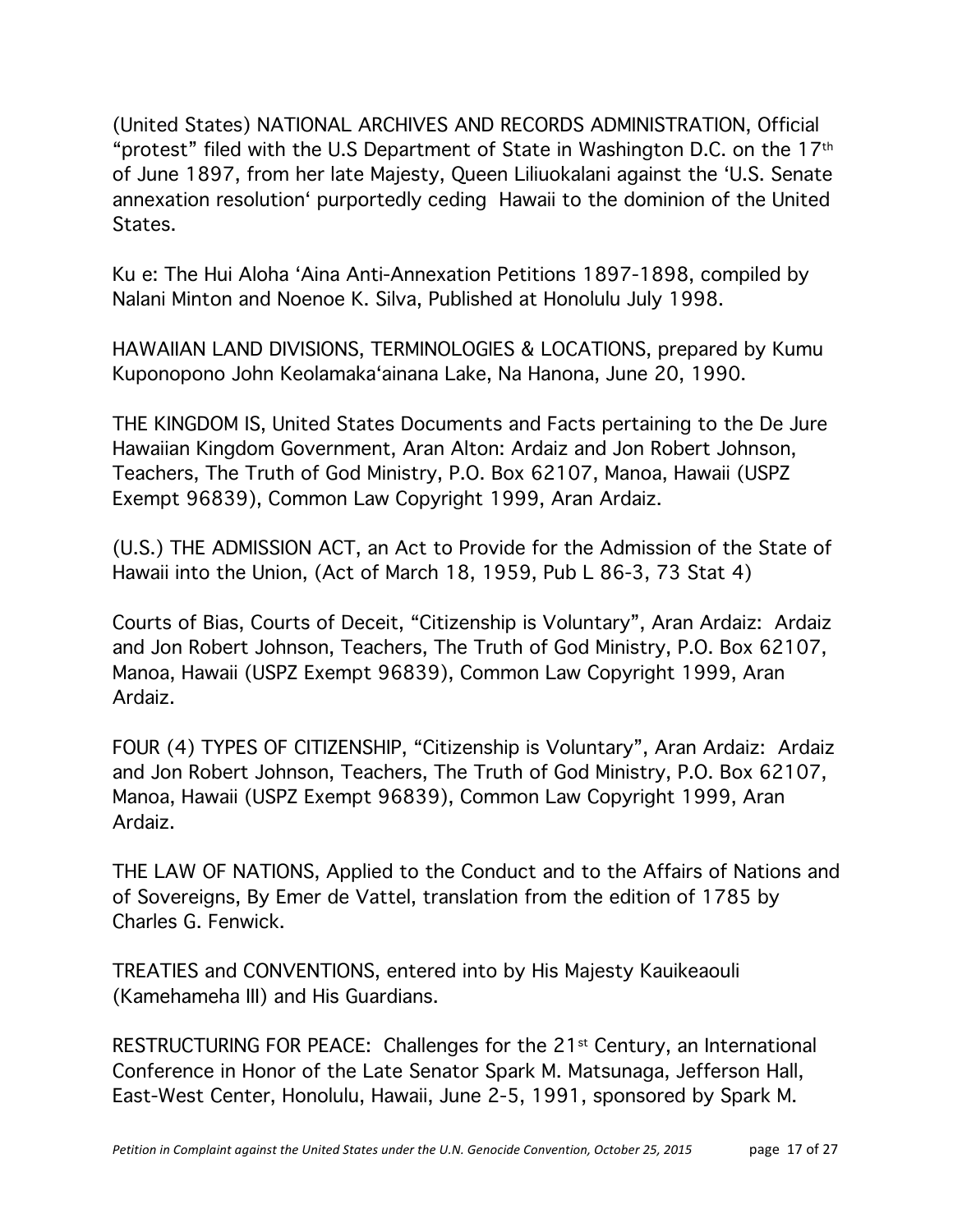Matsunaga Institute for Peace (UOH), Institute of Culture and Communication (EWC), Spark M. Matsunaga Peace Foundation, United Nations University-Tokyo, Japan, Albert J. Simone, President, University of Hawaii.

RESOLUTION, Hawaii Council of Churches, adopted March 19, 1992, by the Board of Directors, Recognizing the RIGHT TO SELF-GOVERNANCE OF NATIVE HAWAIIANS; News Periodical, Honolulu Advertiser 5-2-92, Bishop Joseph Ferrario, "They have suffered much", Bishop urges Catholics to support Hawaiians, by Jon Yoshishige, Advertiser Staff Writer.

Apologies and Resolutions, after 100 years- Hawaiian Sovereignty, August 1989-May 1994, of the Hawaii Ecumenical Coalition

(U.S.) PRESIDENTʻS MESSAGE, 53rd Congress 2d Session, Ex. Doc. No. 47, relating to the HAWAIIAN ISLANDS, December 18, 1893, Washington: Government Printing Office, 1893, To the Senate and House of Representatives: "…was of in itself an act of war…" U.S. President Grover Cleveland.

(U.S.) Executive Agreement, Cleveland- Liliuokalani Agreement of Restoration (1893), David Keanu Sai, PH.D.

ST. THOMAS LAW REVIEW, Vol. 7, Summer 1995, RESTORATION OF THE INDEPENDENT NATION STAE OF HAWAII UNDER INTERNATIONAL LAW, Francis Anthony Boyle, Symposium, Tribal Sovereignty: Back to the Future?

Testimony of Williamson B. C. Chang in opposition to the Governorʻs Proposal to resolve Ceded Lands and Hawaiian Homes Claims, March 26, 1991, and April 30th 2015 before a Special Meeting of the OHA Board of Trustees, regarding Mauna Kea and the Thirty Meter Telescope.

Office of Legal Counsel, U.S. Department of Justice \*238 LEGAL ISSUES RAISED BY PROPOSED PRESIDENTIAL PROCLAMATION TO EXTEND THE TERRITORIAL SEA, October 4, 1988, Memorandum Opinion for the Legal Adviser, Department of State, "one significant nuance: HAWAII was not being acquired as a state. Because the joint resolution annexing Texas relied on Congressʻ power to admit new states, "the method of annexing Texas did not constitute a proper precedent for the annexation of a land and people to be retained as a possession or in a territorial condition". "…Only by means of treaties, it was asserted, can the relations between the States be governed, for a legislative act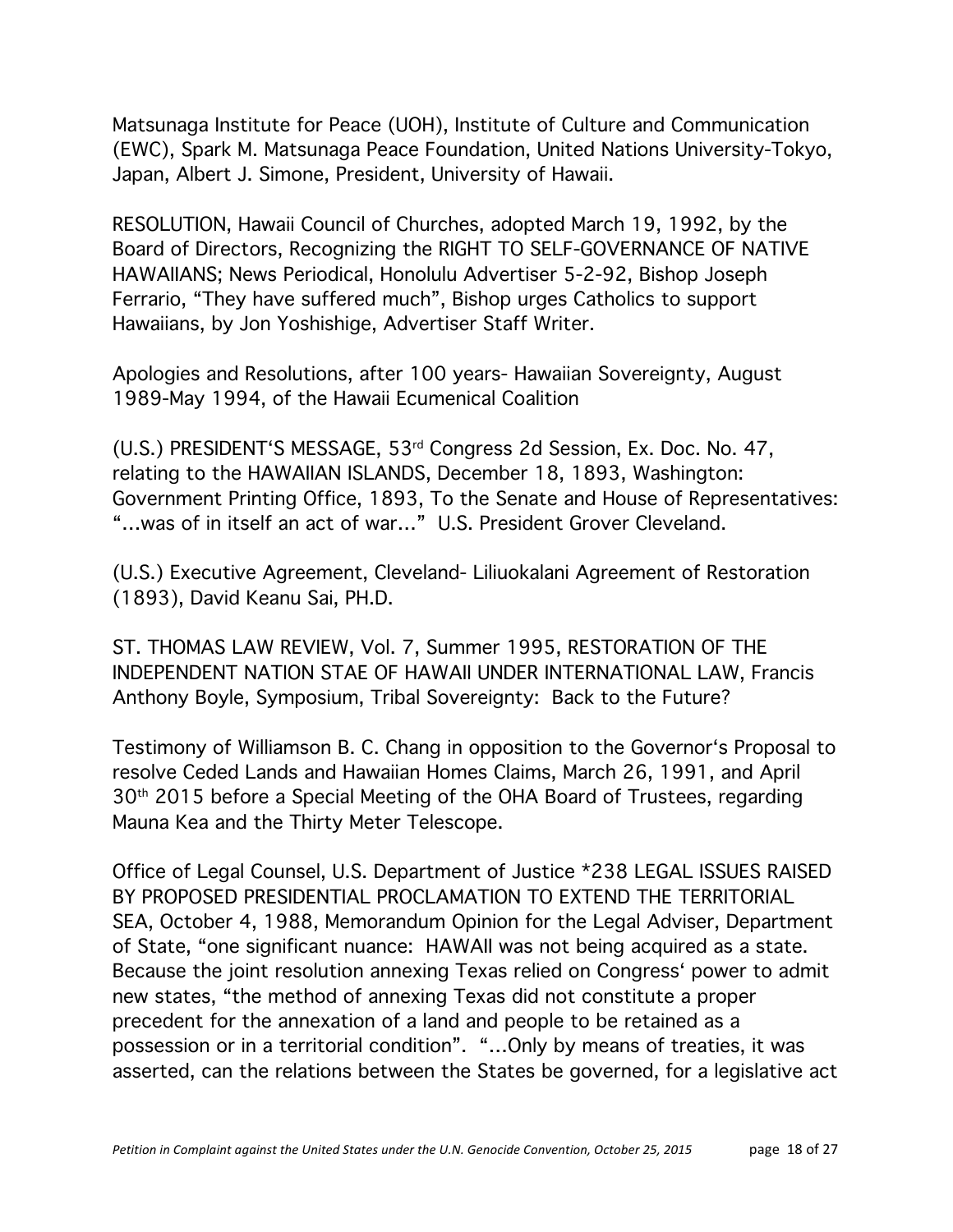is necessarily without extraterritorial force—confined in its operation to the territory of the State by whose legislature it was enacted.

"A Rope of Sand", A Documentary History of the Joint Resolution to Annex Hawaii, Williamson Chang, Copyright October 10, 1997.

The Honolulu Advertiser, Sunday, March 12, 2000-B3, by Steven T Newcomb, Justice memo shows U.S. never legally annexed Hawaii.

MEMORANDUM, April 4, 2001, from Buzzy Agard, Subject: Questions about the annexation of Hawaii,

The Legal Counsel of the U.S. Department of Justice Memorandum, information referring to Hawaii, to determine future courses of action for the Hawaiian people.

OPINIONS of the Office of Legal Counsel of the United States Department of Justice, consisting of selected memorandum opinions advising the President of the United States, the Attorney General and other Ececutive Officers of the Federal Government in relation to their OFFICIAL DUTIES, Vol 12 1988, Washington 1996.

APOLOGY RESOLUTION/HAWAIIAN KINGDOM, United States Public Law 103- 150, 103rd Congress Joint Resolution 19, Nov. 23, 1993, To acknowledge the 100<sup>th</sup> anniversary of the January 17, 1893 overthrow of the Kingdom of Hawaii, and to offer an apology to Native Hawaiians on behaf of the United States for the overthrow of the Kingdom of Hawaii.

United States Department of State, Washington D.C., www.state.gov, January 20, 2010, UNCLASSIFIED MEMORANDUM FOR EXECUTIVE BRANCHES AND STATE GOVERNORS, From: Harold Hongju Koh, Legal Adviser, Subjrct: U.S. Human Rights Treaty Reports, Stressing the importance and serious nature of United States obligations under the ICCPR, CERD, and the CRC Optional Protocols.

Compact Disk (CD), NO TREATY, NO LAW, NO LAND. A supplemental history detailing United States offenses against the Law of Nations, and the United States Constitution.

INUIT SELF-DETERMINATION IS EXTERNAL JURISDICTION,October 14, 1993, Box 211, Barrow, Alaka 99723, by Charles Edwardsen, Jr. Inupiat from Barrow Alaska; a testimony on the principles laid down in Article 76 of the United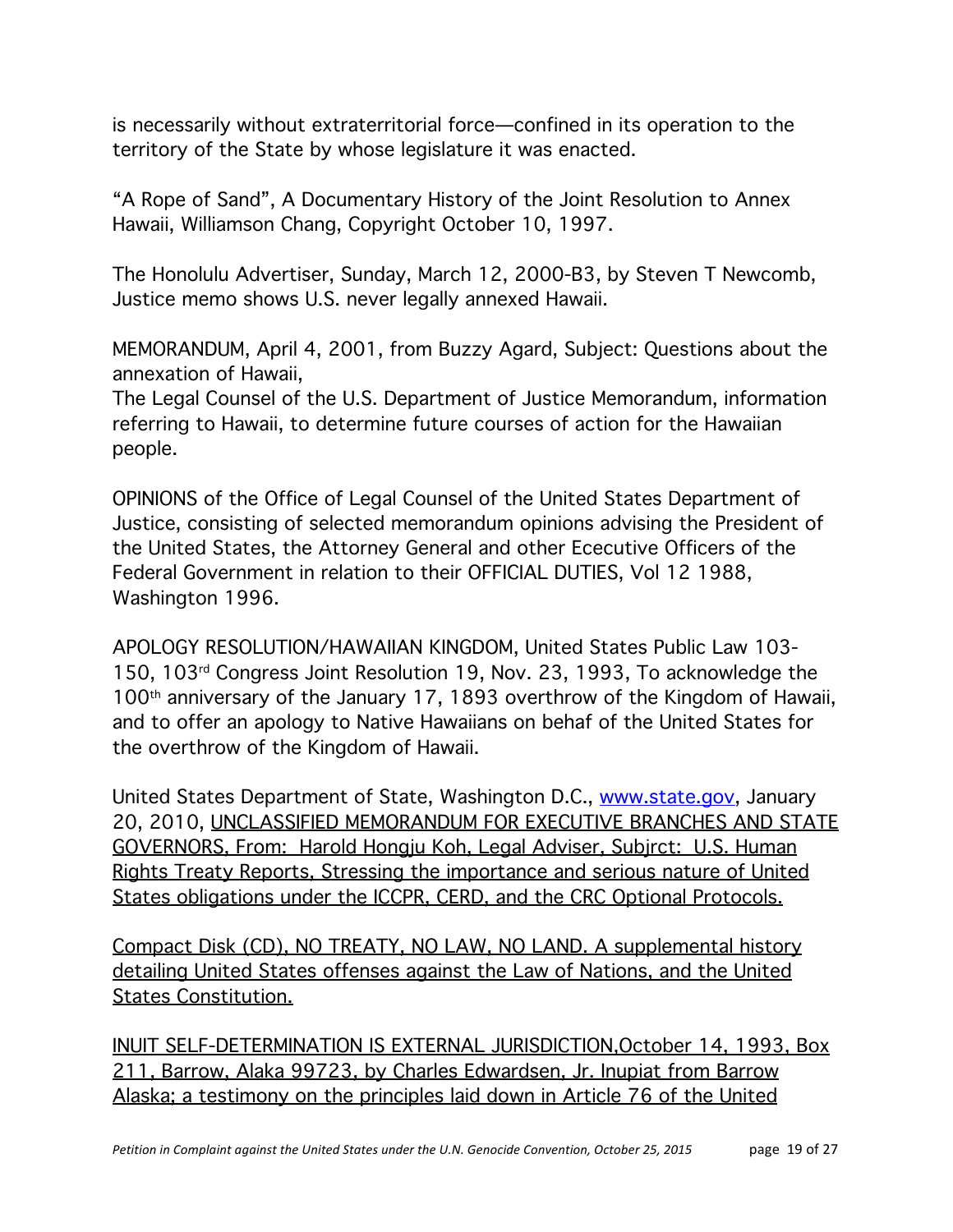Nations Charter, dealing with human and fundamental rights without distinction, and equality of treatment that are not being applied in the United States.

Document: INTERNATIONAL COVENANT ON CIVIL AND POLITICAL RIGHTS, including observations on the fourth periodic report of the United States of America; CRUEL, INHUMANE, AND DEGRADING:Homelessness in the United States under the International Covenant on Civil and Political Rights.

Document: INTERNATIONAL CONVENTION ON THE ELIMINATION OF ALL FORMS OF RACIAL DISCRIMINATION, Adopted and opened for signature and ratification by General Assembly resolution 2106 (XX) of 21 December 1965, entry into force 4 January 1969, in accordance with Article 19.

UNITED NATIONS, ECONOMIC AND SOCIAL COUNCIL, E/CN.4/1991/2, E/CN.4/Sub.2/1990/59, October 15 1990, Original, English, Commission on Human Rights, Sub-commission on Prevention of Discrimination and Protection of Minorities, 42nd Session,Rapporteur: Mr. Vergre Saboia.

Document: CONVENTION against TORTURE and other CRUEL, INHUMAN or DEGRADING TREATMENT or PUNISHMENT, adopted and opened for signature, ratification and accession by General Assembly resolution 39/46 of 10 December 1984, entry into force 26 June 1987, in accordance with article  $27(1)$ .

Document: INTERNATIONAL COVENANT ON ECONOMIC, SOCIAL AND CULTURAL RIGHTS, adopted and opened for signature, ratification and accession by General Assembly resolution 2200 A (XXI) of 16 December 1966, entry into force, 3 January 1976, in accordance with article 27.

United Nations DECLARATION on the RIGHTS of INDIGENOUS PEOPLES, ADOPTED, DURING THE 107TH PLENARY MEETING, 13 SEPTEMBER 2007; Comments: of the United States Government on the Draft Declaration on the Rights of Indigenous Poeples.

THE "COMPACT OF FREE ASSOCIATION ACT OF 1985, U.S. Public Law 99-239, January 14, 1986, 99th Congress, a Joint Resolution, to approve the "Compact of Free Association", and for other purposes, TITLE III- PACIFIC POLICY REPORTS, Sec. 301. FINDINGS, The Congress Finds that – (1) the United States does not have a clearly defined policy for United States noncontiguous Pacific areas (including the Commonwealth of the Northern Marianna Islands, American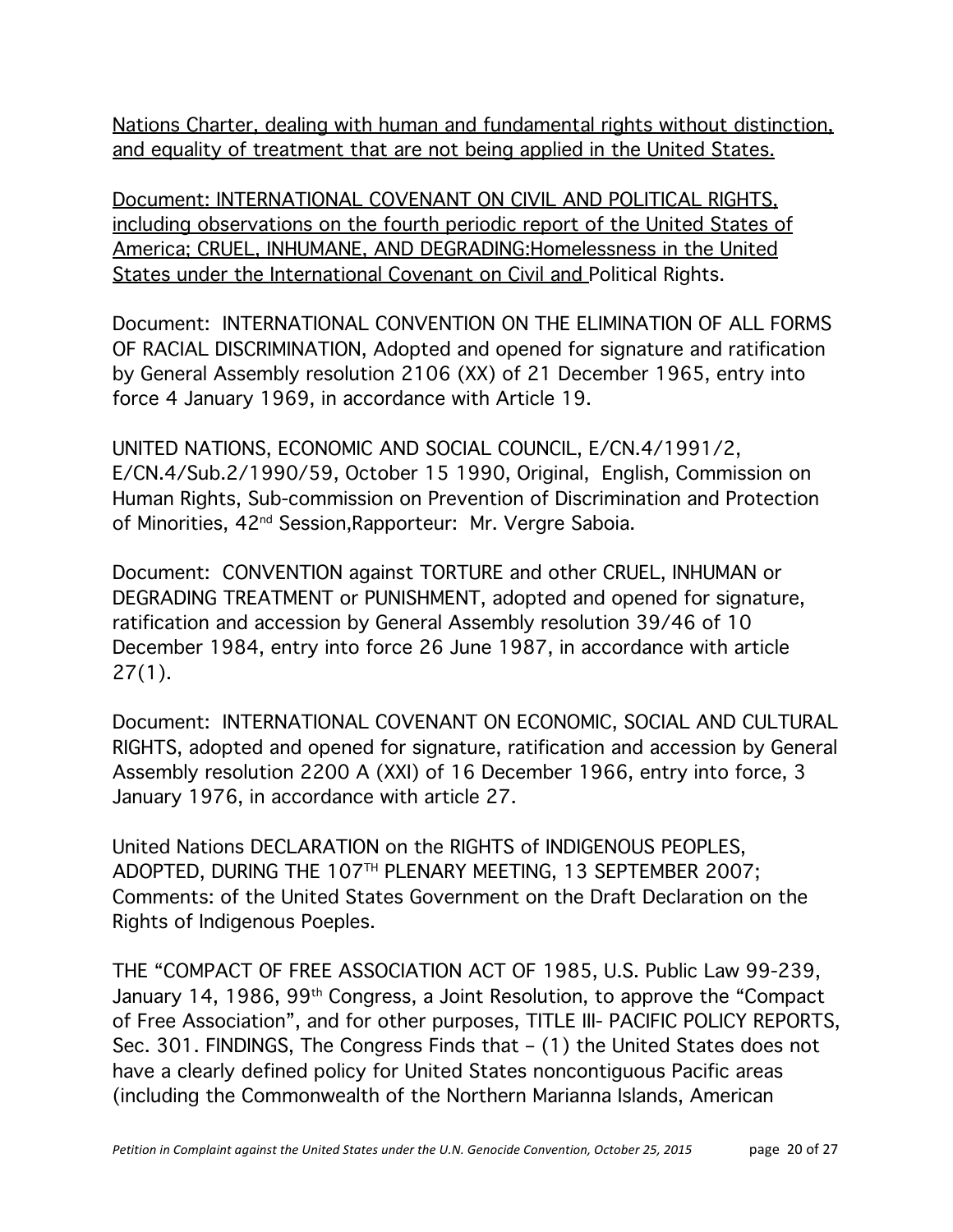Samoa, Guam, the State of Hawaii, and the State of Alaska) and for United States associated noncontiguous Pacific area (including the Federated States of Micronesia, the Marshall Islands, and Palau): (4) (E) to attain the international obligations of the United States; Section 303-CONFERENCE. (a) Meeting…to obtain the views of the noncontiguous Pacific area….

SPECIAL REFERENCE DOCUMENTS RELATING TO AREA OF SERIOUS CONCERN AFFECTING THE WELL-BEING AND TREATMENT TOWRDS THE native INHABITANTS OF HAWAII:

U.S. Constitutional Limits of the Hawaii Stae Constitution, raises the question constitutionality of Article XII Section 5, establishing the Office of Hawaiian Affairs, July 6, 1980, from STATE OF HAWAII, Department of the Attorney General.

[STATE OF HAWAII], Fifteenth Legislature, March 3, 1990, letter from Senator Mike Crozier, Chairman, Housing & Hawaiian Programs Committee, Standing Committee Report No. 2329, February 21, 1990, Re: S.B No. 3236, "A BILL FOR AN ACT RELATING TO THE HAWAIIAN HOMES COMMISSION ACT.", indicating the Act shall be not be construed to affect the rights of the successor to the Kingdom of Hawaii, or the descendants of the indigenous citizens to seek redress or reparations from either the SATE OF HAWAII or the United States for wrongful activities associated with the overthrow of the Kingdom of Hawaii.; the Act shall not be construed to alter any other common law or statutory obligations of the United States and the State of Hawaii, including other obligations that may be imposed by future legislation or action by courts.

[STATE OF HAWAII] TAX APPEAL COURT, Case No. 00-0054, on microfilm, Taxpayer raises the question of illegalities arising under the Constitution of the United States and Laws of the State of Hawaii, due to the lack of uniformity with the rules of assessment and the illegality in the application of taxation, U.S. Constitution Article IV – Section 3, "…now new State shall be created within the jurisdiction of another State; fraud and collusion to tamper with evidence.

In the SUPREME COURT OF THE UNITED STATES, Docket No. 07-1372, STATE OF HAWAII, et al, petitioners vs. OFFICE OF HAWAIIAN AFFAIRS, et al, respondents, brief for: Albert Kahiwahiwaokalani Haa, Jr., MOTION TO INTERVENE; NOTICE OF INTERVENTION, by Proper Party Claimant, Heirs (Lineal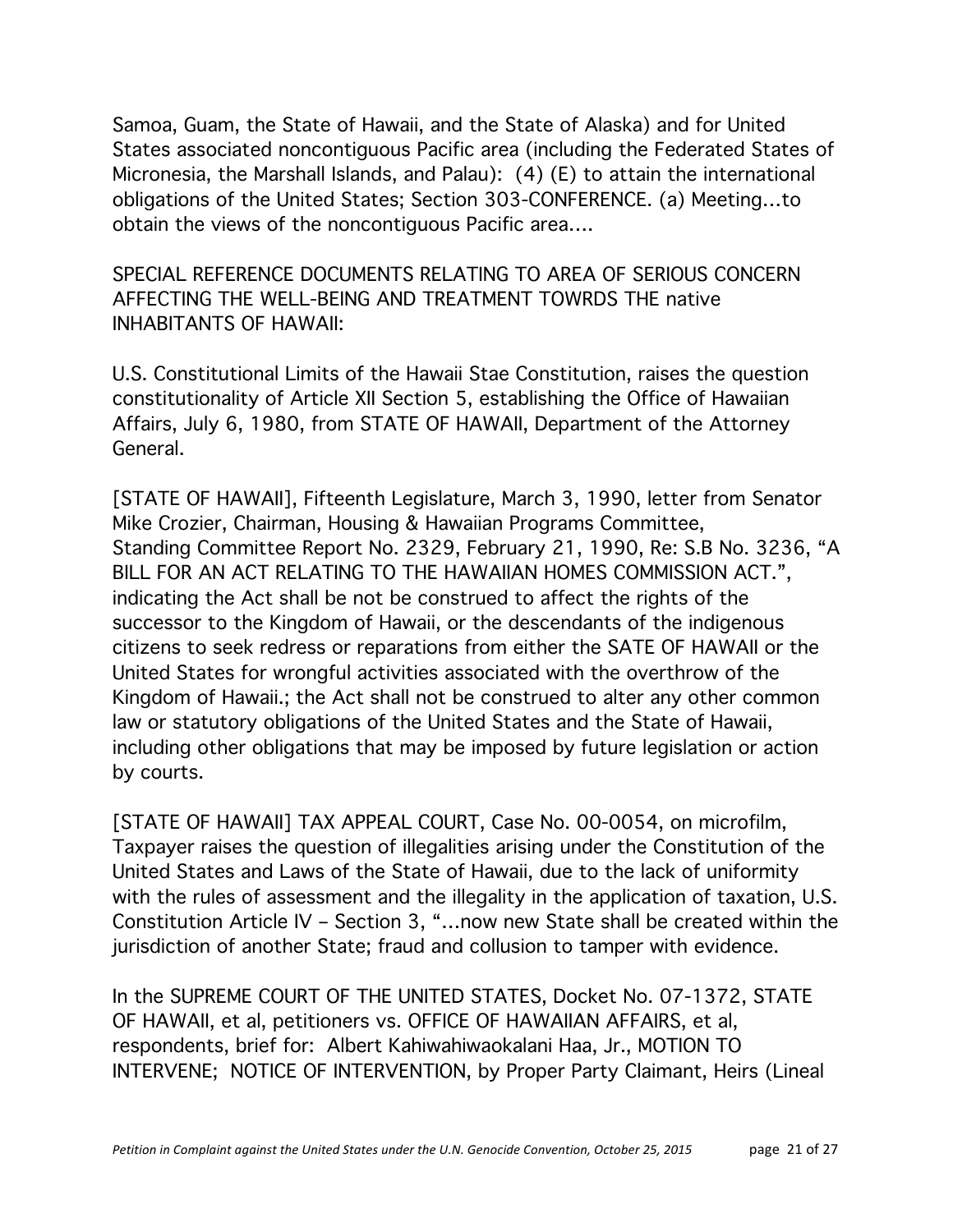Descendants) of Kauikeaouli, (Kamehameha III), filed Feb. 24, 2009 @ 1:27 PM, with the Supreme Court Security.

In the SUPREME COURT OF THE UNITED STATES, 27 FEB 09, David Wynn Miller, syntax filing outlining the (6) areas that are ailing communications, and need correcting with repect to Hawaiian Kingdom claims.

Harvard Environmental Law Review, 2005, Article: \*523 "UA KOE KE KULEANA O NA KANAKA" (Reserving the Rights of Native Tenants): Integrating KULEANA RIGHTS AND LAND TRUST PRIORITIES IN HAWAII, Jocelyn B. Garovoy [FNa1], Copyright 2005.

"KANAKA HUI LANDS Audited Warranty Deed/U.S. Grant 347 Jointly Owned Property, Surviving Legal Owner by Deed Is: Punilei Manini, Lands held under the Laws of Joint Tenancy.

Perkins, Umi. A Brief History of Hawaiian Homelands. The Umiverse. https://theumiverse.wordpress.com/2012/01/06/a-brief-history-of-hawaiianhomelands/. January 6, 2012 · 1:15 am

A BROKEN TRUST – The Hawaiian Homelands Program: Seventy Years of Failure of the Federal and State Governments to Protect the Civil Rights of Native Hawaiians, December 1991, by the Hawaii Advisory Committee to the United States Commission on Civil Rights.

U.S. Congress, Hawaiian Homes Commission Act of 1920, 1921, as Amended

Hawaiian Organic Act, an Act to provide a government for the Territory of Hawaii.

Wall Street Journal, Monday, September 9, 1991, Broken Promise, How Everyone Got Hawaiiansʻ Homelands Except the Hawaiians- Federal Mandate is Abused As Natives Wait Decades For Small Plots of Land-State gives VIPs Huge Tracts-A vast Waiting List- Hawaiians Wait in Vain for Their Land.

United States Department of the Interior, National Park Service, 1849 C Street, N.W., Washington D.C. 20240, LTR. Dated March 19, 2010 (H32(2256). From Jonathan B. Jarvis, Director: "The National Park Service has designated the Hawaii State Historic Preservation Division (SHPD) as a "high risk grantee", due to serious deficiencies identified in audits going back as far as 2002…and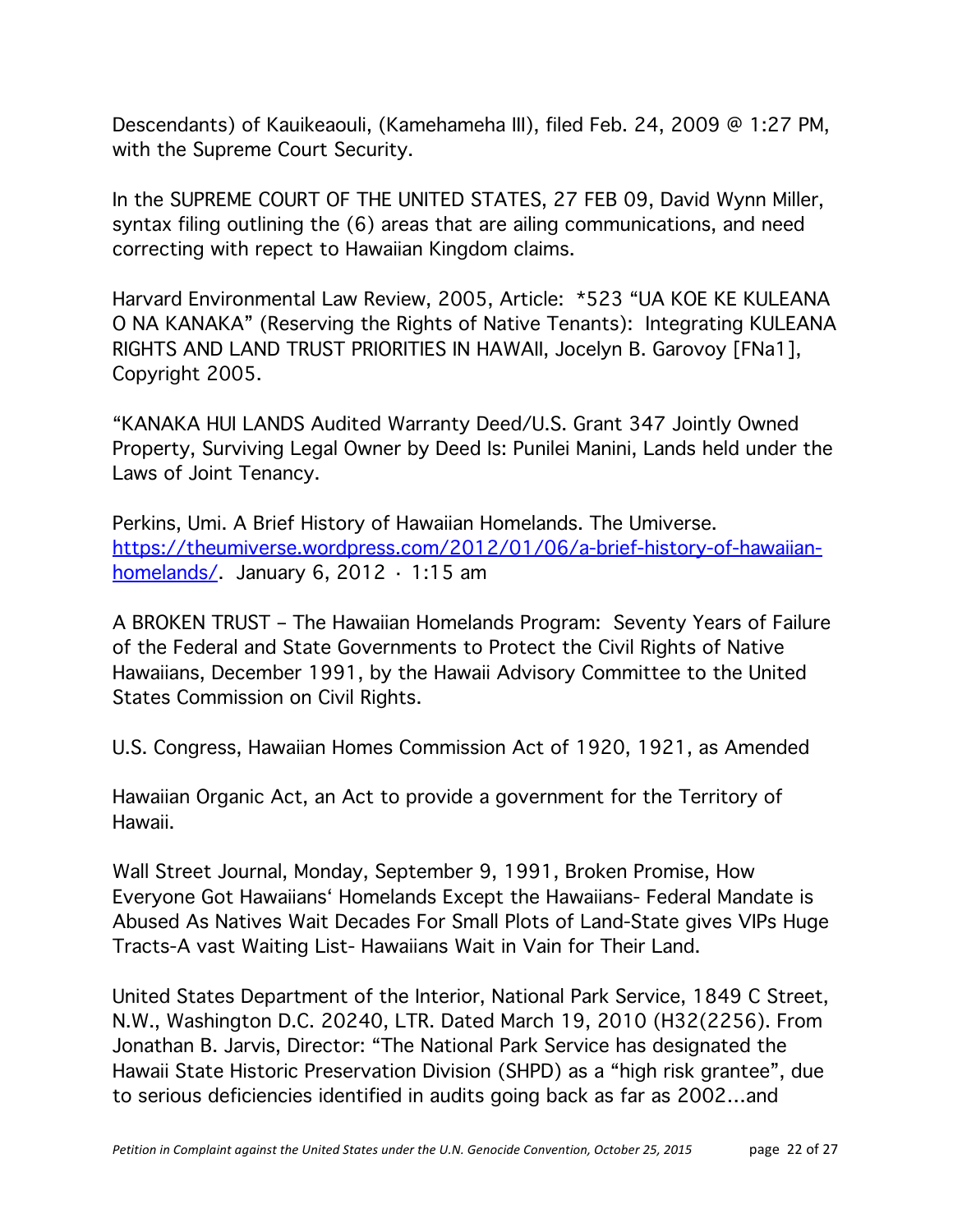removal of Hawaiiʻs approved program status would negatively impact the economy of the state and have far reaching effects.

American Indian Religious Freedom. U.S. Public Law 95-341 [S.J. Res. 102]; August 11, 1978. The inclusion of the term Native Hawaiian, implies jurisdiction without authority, not so subtle implication to transfer members of the group under ʻindian lawʻ, creating an idea that native Inhabitants of Hawaii are to be, and going to be treated as Native Americans. In essence the Act, became a tool to facilitate colonization, and development of infrastructure on a grand scale to accommodate foreign population transfers, or resort complexes, expanded parks, bike paths, and developing energy corridors. No equal footing exists witin the framework of the Hawaii State Historic Preservation Division, because under Article XII, of the Corporationʻs constitution, it recognizes rights to exercise customs and traditions, but reserves the right to have that activity be "…subject to the State."

United States Department of the Interior, Bureau of Indian Affairs, Washington D.C. Jul 26, 1995, Ltr to the Honorable Patsy T. Mink, House of Representatives, Washington D.C. 20515-1102; with Attachment citing the International Covenant on Civil and Political Rights, Article 27, "In those States in which, ethnic, religious, and linguistic minorities exist, persons belongning to such minorities shall not be denied the right, in community with other members of their group, to enjoy their own culture, to profess and practice their own religion….<sup>ʻ</sup>

STATE OF HAWAII- Hawaii Administrative Rules Title 13, Department of Land and Natural Resources, Subtitle 13-Historic Preservation Division, Chapter 300, Rules of Practice and Procedure Relating to Burial Sites and Human Remains.

102nd Congress, 2d Session, Calendar No. 527-S,2681 [Report No. 102-309]. Relating to Native Hawaiian Health Care, and for other purposes: Articulates on health conditions, and alarmingly high mortality rates, and diseases with abnormally high percentage of native Inhabitants affected, then important statistics are deleted from its final reading to hide the details and depth of the problem, caused by displacement from lands and loss of lifestyle, due to accommodating expanded development, facilitating colonization.

Dr. Kekuni Blaisdell, September 5, 2007, TESTIMONY AGAINST THE AKAKA BILL (U.S. Federal Recognition efforts, which have failed in the United States Congress); the conspiracy effort now has shifted to targeting the participants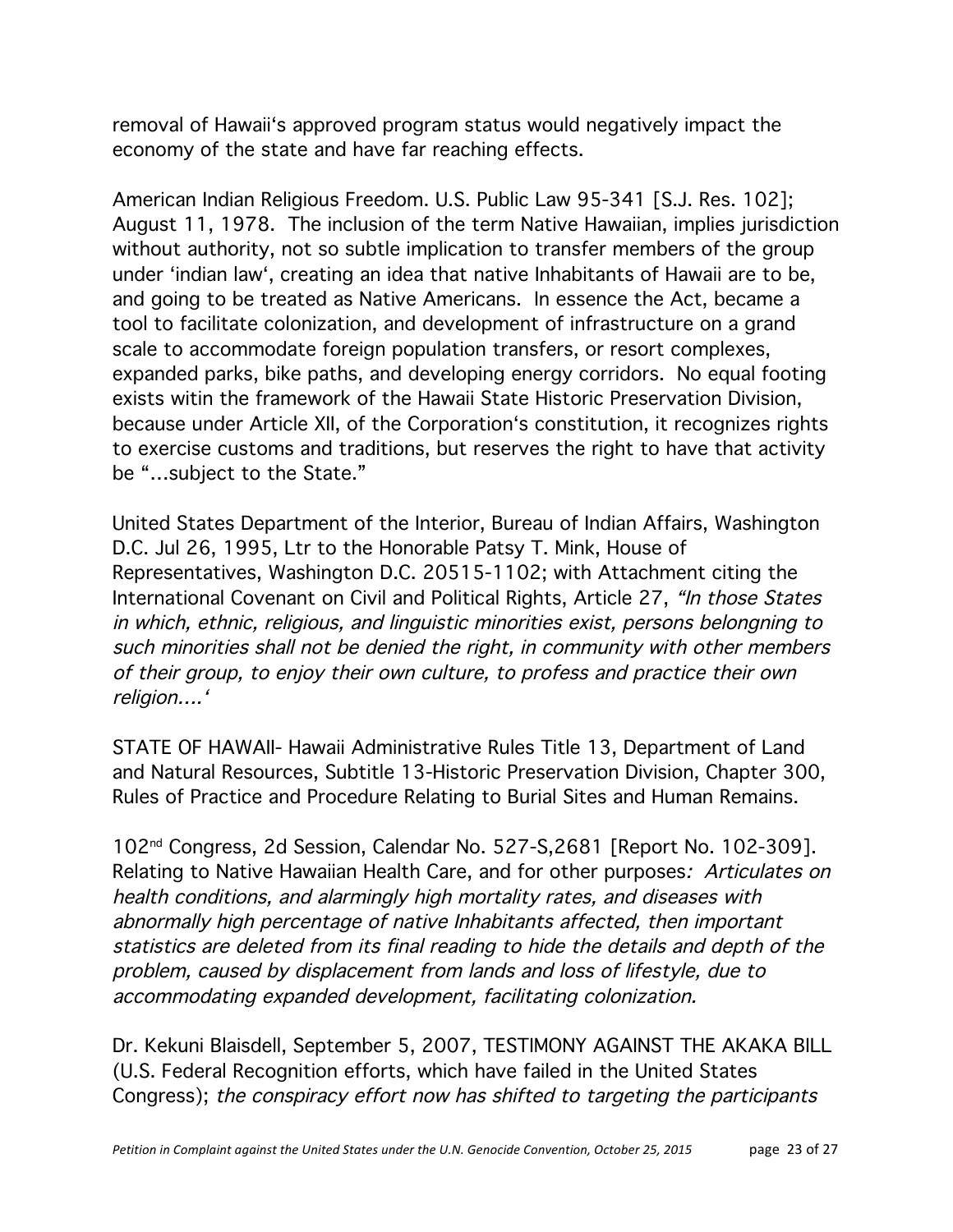to the Hawaiian Homes Act of 1920/21 as Amemnded, which is administering policies of apartheid.

BROWNFIELDS, Hawaii Brownfields Assessment Program; showing brownfields that are slated for housing development for native Inhabitants participating in the Hawaiian Homes Act

Drinking Water Contamination, article by Bill Dougherty, Member State Groundwater Advisory Committee.

The HonoluluAdvertiser, March 1, 2004-Big Island littered with old ordnance, At least 9 killed or hurt since 1940s.

Makua Means Parents, by Marion Kelly and Nancy Aleck, Published by the American Friends Service Committee-Hawaii Area Program, Dec 1997; Makua Valley U.S. Military Training Reserve, live ordinance litters the valley floor, historic sites were inadvertently bombed, this year two people badly injured weed-wacking brush. Shows devastating effects of military training, right in the middle of , or in close proximity to, areas densely populated by native Inhabitants.

LAW REVIEW, Golden Gate University, Vol 16, Number 1 – Spring 1986- Ninth Circuit Survey; MISSING THE BOAT: The Ninth Circuit, Hawaiian Water Rights and the Constitutionality of Retroactive Overruling, Williamson B.C.Chang.

NON-ADVERSARIAL RESOLUTION OF NATIVE HAWAIIAN FAMILY LAND TITLES, A report to the Legislature (SOH), JANUARY 1992, BY NATIVE HAWAIIAN LEGAL CCORPORATION; lands that are at risk in ongoing (SOH) quiet title actions authorized by the (SOH) Legislature, causing displacement, hardship, destruction of the group in parts.

RACISM –A CONTEMPORARY GLOSSARY; MCS Concilliation Quarterly/Summer, 1986

INTERNATIONAL PEOPLES TRIBUNAL HAWAII, August 1993, Introduction to the Verdict: KA HOʻOKOLOKOLONUI KANAKA MAOLI; PANEL OF JUDGES: Milner S. Ball, Caldwell, Professor of Constitutional Law at the University of Georgia; Hyun-Kyung Chung, Assistant Professor of Theology from Ewha Womenʻs University, Seoul, Kores; Ward Churchill (Keetoowah Band Cherokee) Rapporteur; Richard Falk, Center of International Studies at Princeton University; Lennox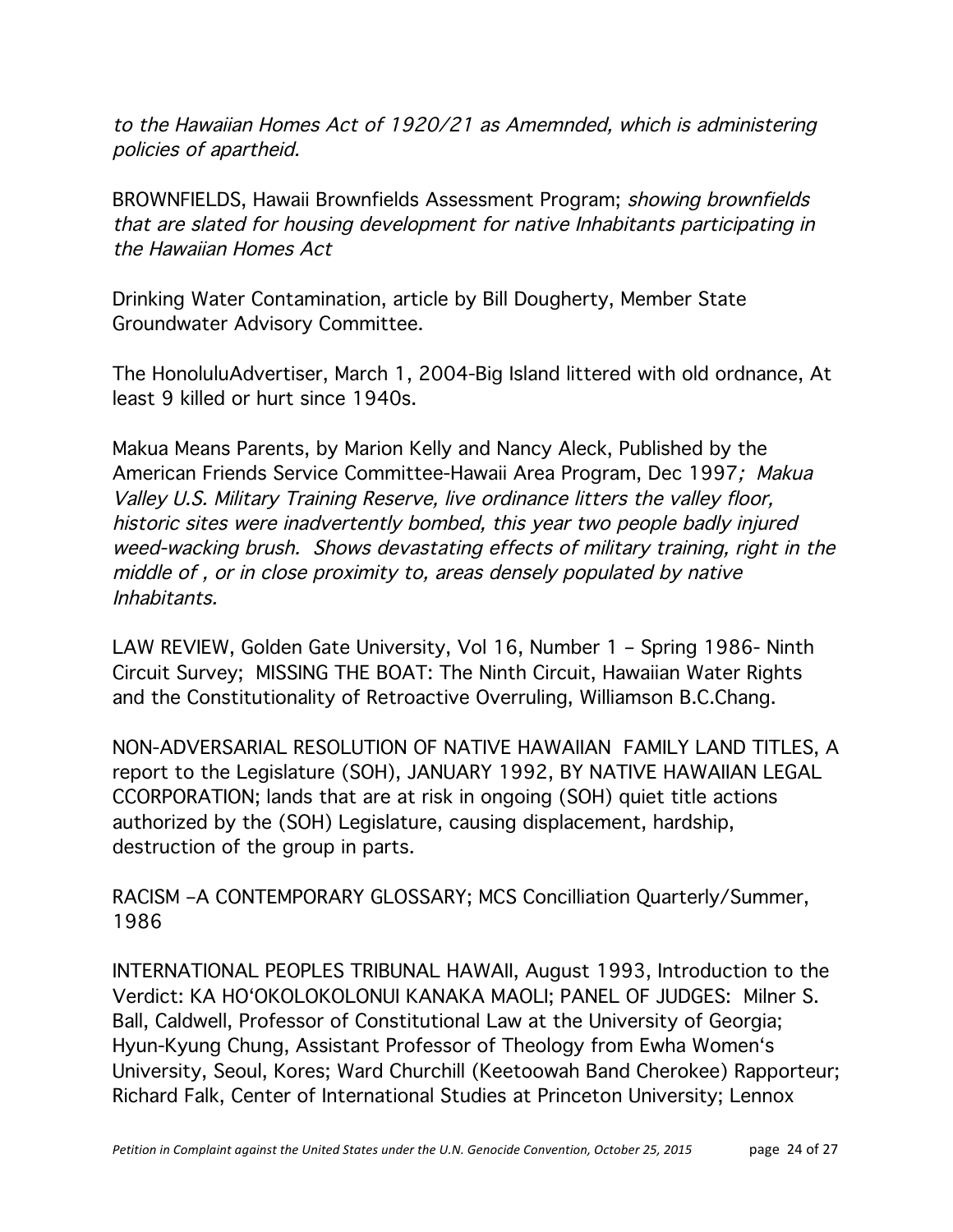Hinds, Professor of Law at Rutgers University; Te Moana Nui A Kiwa Jackson, Director of Maori Legal Services, Wellington, Aotearoa; Asma Khader, Attorney-Palestinian Rights Society; Oda Makoto, Novelist-Visiting Professor of Comparative Studies at the State University of New York; Sharon Venne (Cree) Attorney-human rights advocate at the United Nations since 1981, a Rockerfeller Fellow on Indigenous legal systems.

THE DISPARATE TREATMENT OF NATIVE HAWAIIANS IN THE CRIMINAL JUSTICE SYSTEM- Executive Summary, by the Justice Policy Institute, Myron B. Thompson/School of Social Work, Georgetown Law, Dept of Urban and Regional Planning.

OLA I KA WAI: A Legal Primer for Water Use and Management in Hawaii, D. Kapuaʻal Sproat, William S. Richardson School of Law, University of Hawaii at Manoa.

Remarks by: Admiral Huntington Hardist Commander in Chief, U.S. Pacific Command, Insular Policy Conference, Ala Moana Hotel, Honolulu, Hawaii, 19 September 1989.

HAWAII MILITARY LAND USE- MASTER PLAN, EXECUTIVE SUMMARY, MAY 1995, (FOR OFFICIAL USE ONLY).

U.S. DEPARTMENT OF THE INTERIOR, Office of the Secretary, www.doi.gov News Release, June 18, 2014-Interior Considers Procedures to Reestablish a Government-to-Government Relationship with the Native Hawaiian Community-Political Genocide CONSPIRACY; U.S. Federal Register, Vol. 79, No. 119, Friday June 20, 2014- Proposed Rules.

Wang, Frances Kai-Hwa. NBC News Online. Native Hawaiians to Federal Government: Give Us Back Our Kingdom. http://www.nbcnews.com/news/asian-america/native-hawaiians-federalgovernment-give-us-back-our-kingdom-n151801 Jul 11 2014, 8:45 am ET

General Assembly Resolution 1514 (XV). Declaration on the Granting of Independence to Colonial Countries and Peoples. December 14, 1960

 O'Malley, Eric Steven. Irreconcilable Rights and the Question of Hawaiian Statehood. The Georgetown Law Journal. Vol. 89: 2001. pp 501-536. "Significantly, a few years before the 1959vote on statehood, the United States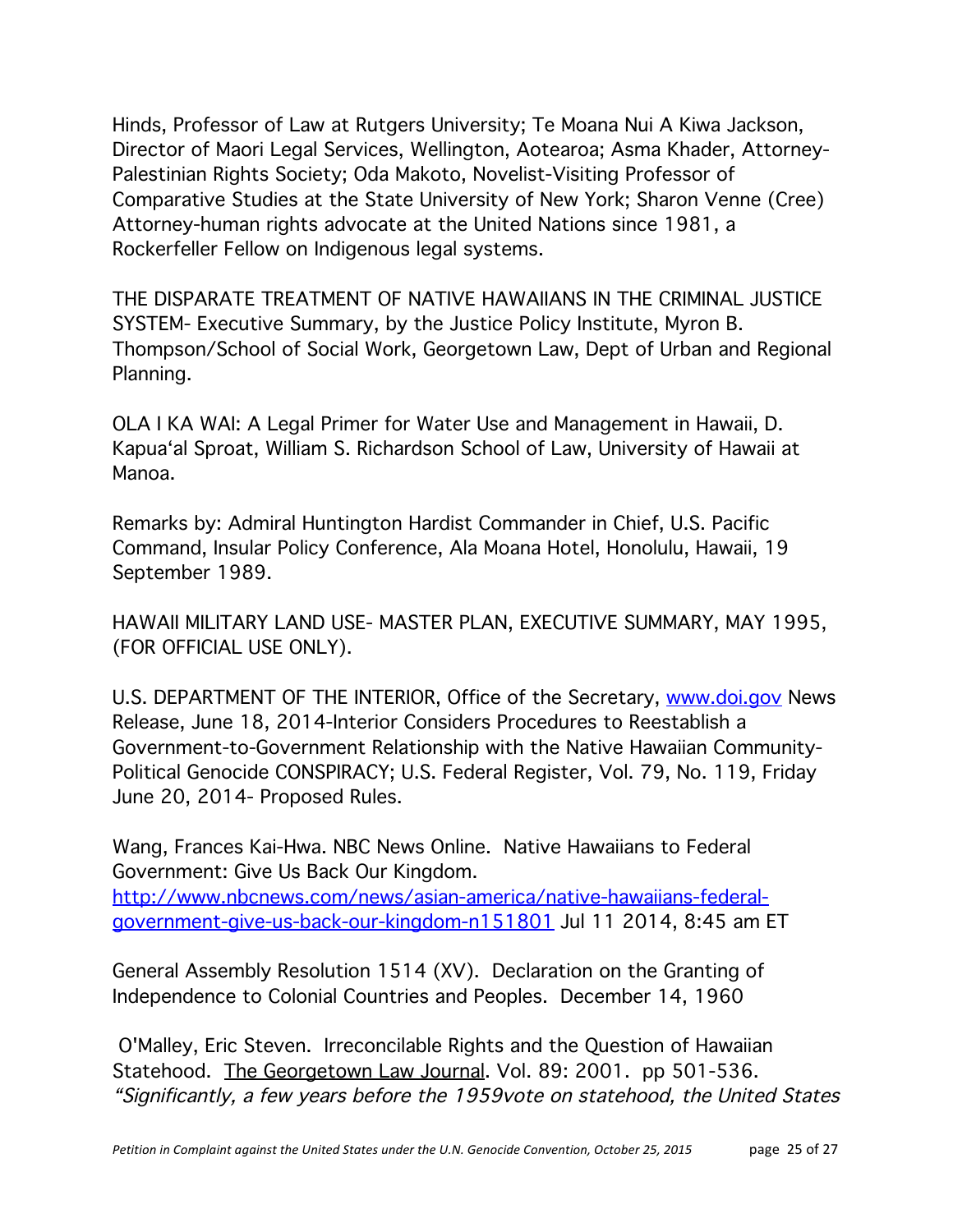stopped sending the requisite Article 73 reports on Hawaii, a move never questioned by the United Nations. For thestatehood plebiscite, the ballot offered only one alternative: "Shall Hawaii immediately be admitted into the Union as a State?""

[STATE OF HAWAII] Citation No. 1DTP-15-127598 dated August 14, 2015 for §291C-112, "Human Habitation", to Liko Martin at Aiohi, Oʻahu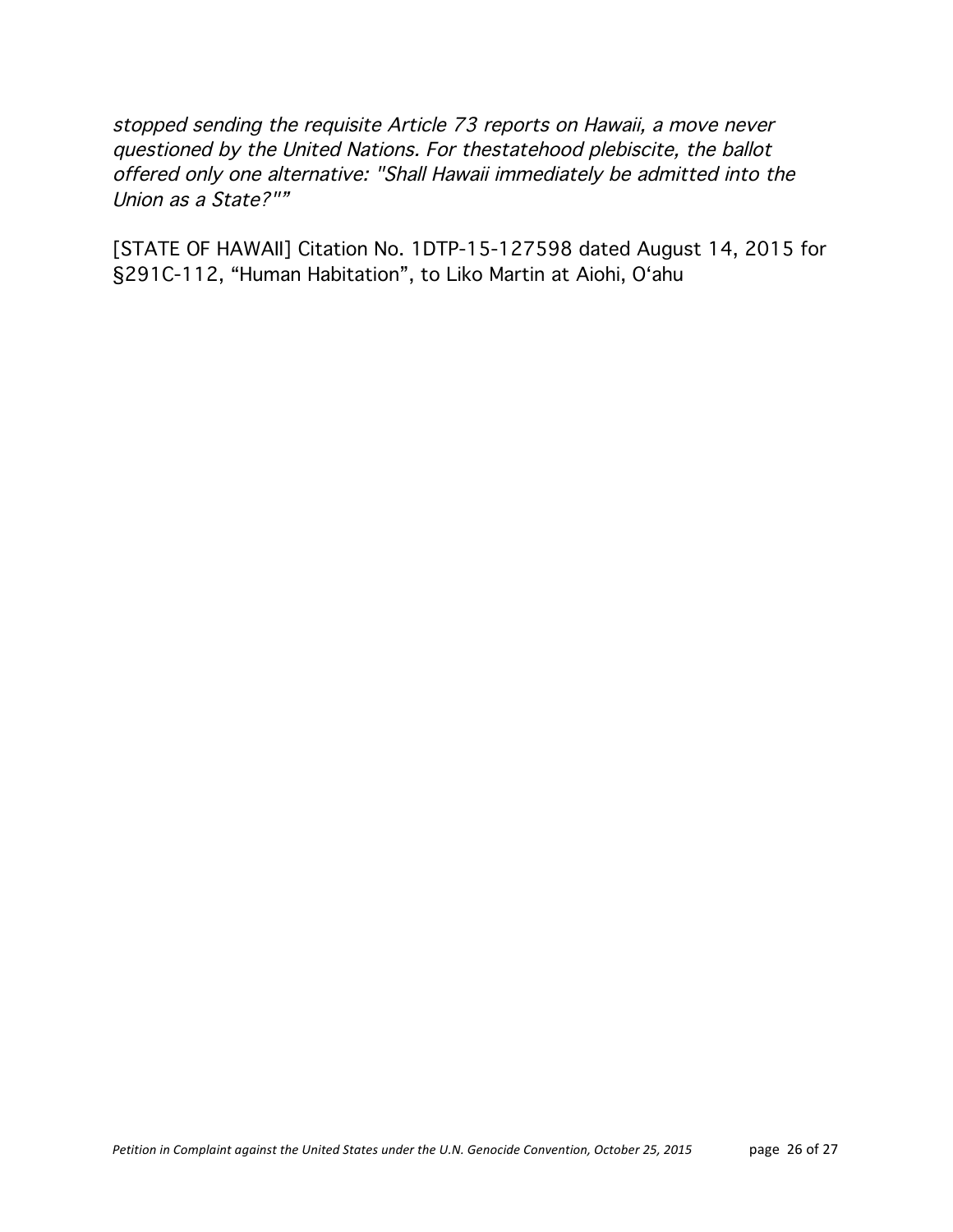# ATTACHMENTS to PETITION IN COMPLAINT AGAINST THE UNIITED STATES FOR VIOLATION OF THE UNITED NATIONS CONVENTION ON THE PREVENTION AND PUNISHMENT OF THE CRIME OF GENOCIDE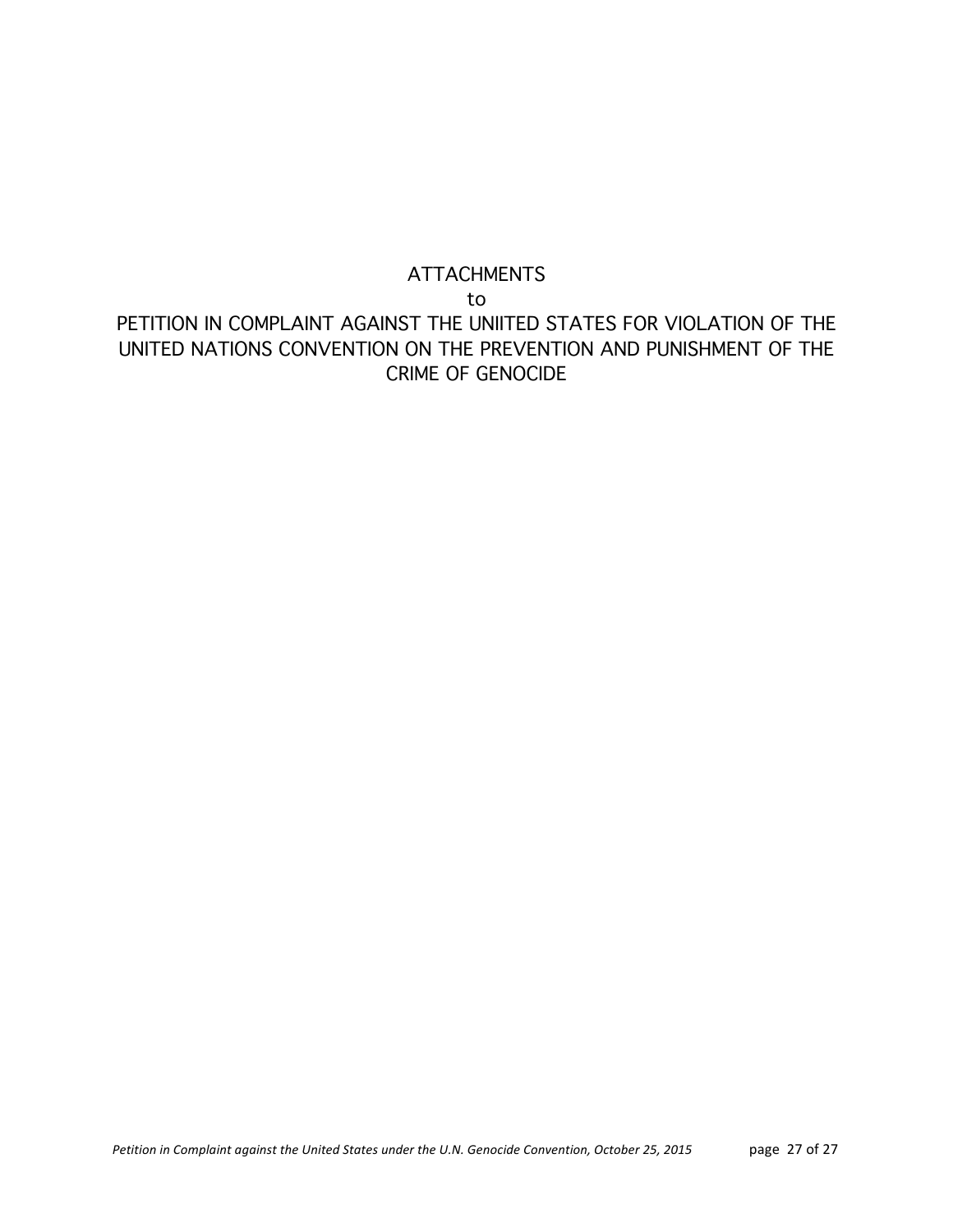### ATTACHMENT

### to

### PETITION IN COMPLAINT AGAINST THE UNIITED STATES FOR VIOLATION OF THE UNITED NATIONS CONVENTION ON THE PREVENTION AND PUNISHMENT OF THE CRIME OF GENOCIDE

#### United Nations Office of the Secretary-General

Your Excellency,

Included in this Attachment are two (2) letters.

(1) Comments submitted to the United States Department of Interior (DOI), regarding their involvement in formulating a "government-to-government relationship, at the request of some members of the Hawaiian Community, by employing a method of revising, and/or amending the Hawaiian Homes Act of 1920/21 as Amended. You should be made aware of the failed efforts of the corporate delegates to the United States Congress to pass some sort of recognition legislation over the last 20 years;

(2) Letter to the High Commissioner on Human Rights in Geneva (Complaint filed under Article (27) of the ICCPR, showing an example of the ongoing displacement that occurs as a result of colonization. This family group has been living there for six (6) generations. If the proposed recreation area is developed, they, like hundreds of other native Inhabitants, will be displaced and forced to the streets, or else apply for rehabilitation under the Hawaiian Homes Act. This type of aggression, and assaults upon the native Inhabitants, are routine, and widespread.

Before submitting my formal comments on the five (5) questions the Department is seeking, I wish to address what seems to me to be the paramount question. This must be done before the United States entertains the issues of developing a government-to-government relationship, in light of the unresolved inequities in United States-Hawaii political relations in the aftermath of the historically infamous takeover of Hawaii on January 17, 1893.

It may be recalled that in the debate on the floor of the United States Senate, on the merits of a U.S. resolution of apology for those actions, the late Senator Daniel K. Inouye of the [STATE OF HAWAII (A U.S. Corporation under the U.S. Federal Constitution)], can be quoted as stating, "…let me assure my colleagues, that this is simply an apology…and has nothing to do with the question of whether or not, native Hawaiians are Native Americans."

Mr. Secretary, that profound statement on the question of identity has never been formally addressed by the Congress of the United States, yet without clarification, a multitude of enactments have been administered and imposed, seemingly for the benefit of those "…People…" for whom Her late Majesty Queen Liliuokalani, filed Her "Official Protest" at the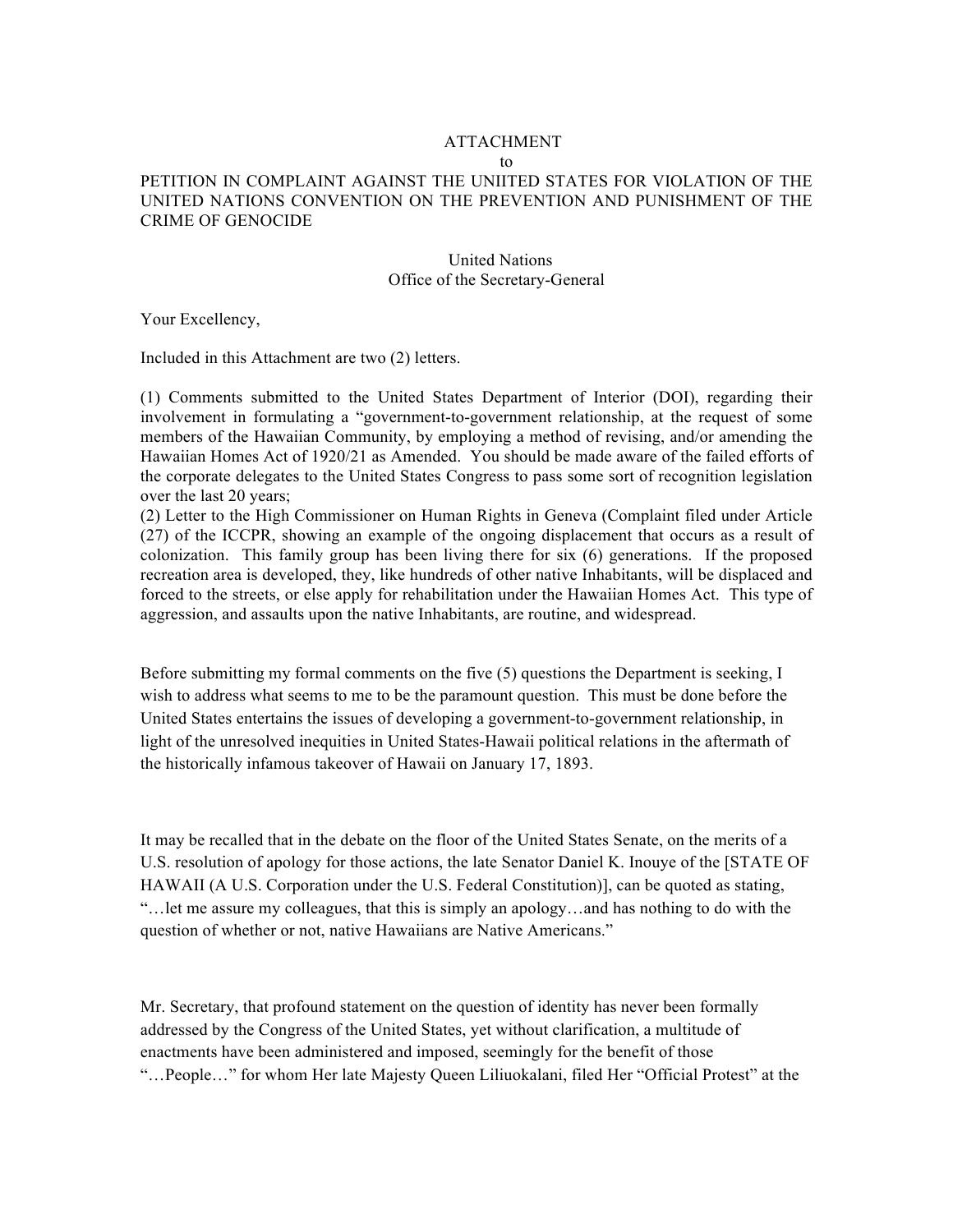U.S. Department of State in Washington D.C. in 1897, which reads "I Liliuokalani of Hawaii…", as a testament to uphold the fundamental dignity of humankind, and the rule of law.

The United States Executive Branch, the Congress of the United States, and its [STATE OF HAWAII] are captive, by their own admissions, in the United States Public Law 103-150, November 23, 1993, President William J. Clinton. They stand in violation of the United States Constitution, the Law of Nations, and other instruments, and norms of applying customary international laws, conventions, declarations, and Human Rights Treaties, which condemn such acts of aggression, crimes against peace, and crimes against humanity.

The International Covenant on Civil and Political Rights (ICCPR), to which the United States is a Party, and is therefore obligated to uphold and implement under Article 8(1) clearly states, "No one shall be held in slavery; slavery and the slave-trade in all their forms shall be prohibited; and Article 8(2) states that, "No one shall be held in servitude".

Forthwith are submitted the following comments, with recommendations to follow, to preclude and prevent any attempts to perpetuate a colossal fraud, or to maintain or re-enforce the deprivation, cruel and inhumane treatment, and blatant administrative abuse of "…Hawaii…" and its "…People…", manifested thru the neglect of the United States to normalize its political relations in Hawaii, with the aim of "attaining its international obligations", as articulated in Title III-Pacific Policy Reports, as part of the requirements in the U.S. Compact of Free Association Act of 1985, U.S.P.L. 99-239, Jan. 14, 1986, 99<sup>th</sup> Congress.

The severity of actions contemplated and initiated by the United States Department of Interior, cited in the U.S. Federal Register, lend to inciting and committing acts of genocide specifically intended to "…create a condition…to bring about the destruction of the group as a whole, and in part"; in a blatant and direct contravention to the United Nations Convention on the Prevention and Punishment of the Crimes of Genocide (U.S. Signatory-1986), codified as U.S. Public Law 100-606, "The Proxmire Act", Nov. 4, 1988, President Ronald Reagan, 18 USC 1091 Chapter 50A-GENOCIDE.

On September 12 1984, the Honorable Jeane J. Kirkpatrick, Permanent Representative of the United States to the United Nations, testified before the United States Senate Committee of Foreign Relations, on the value of the Genocide Convention in "…combating the scourge…[of]…genocidal practices…which would be contrary to United States National Interests…[its]…standing…[and contrary to]…advance the objectives of realizing a world free of genocide".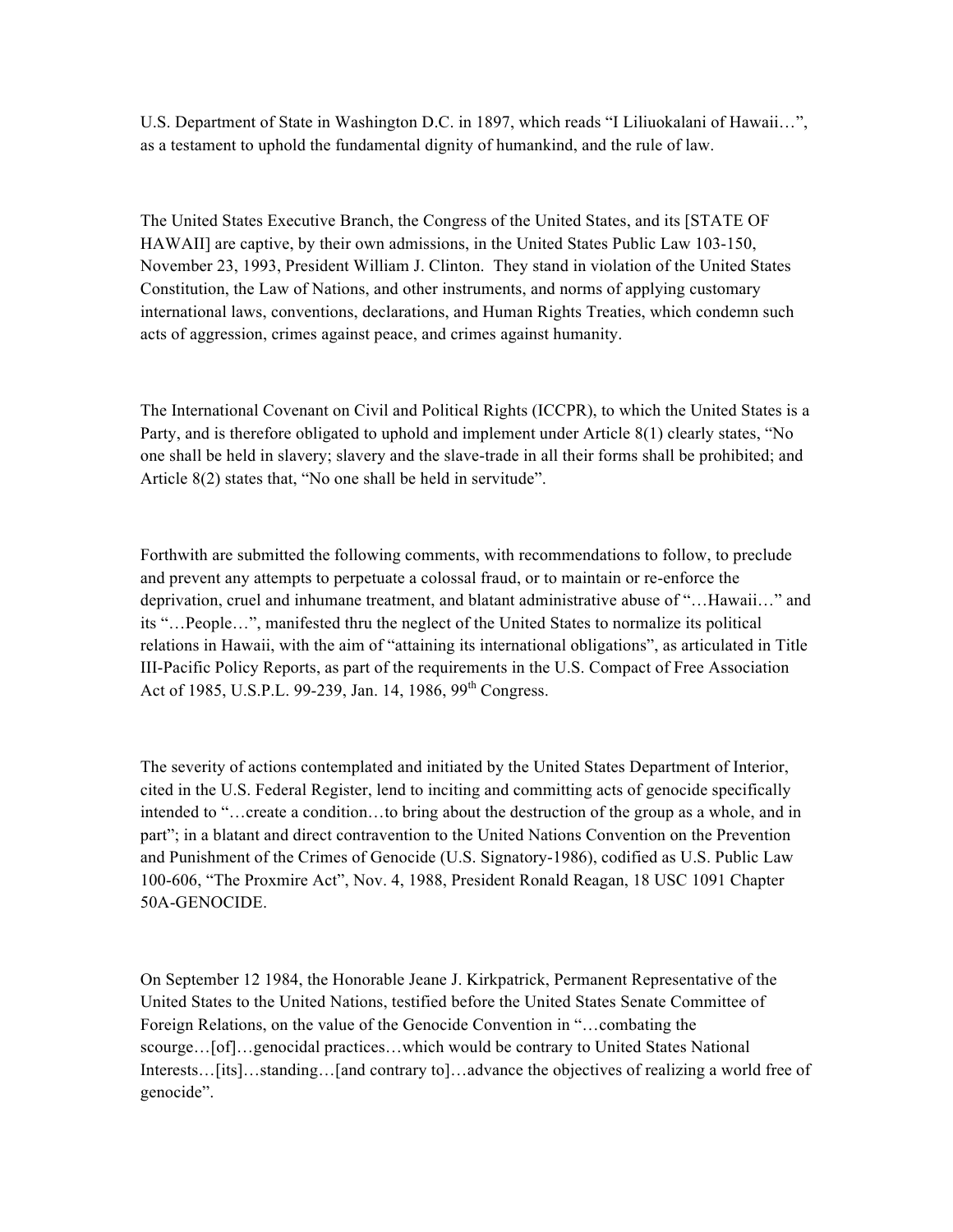In the aftermath of World War II, and in light of the atrocities committed against humanity by Adolf Hitler, and NAZI Germany's Third Reich, the following report was issued:

*Nuremberg Trials Final Report Appendix D: Control Council Law No. 10-Punishment of Persons Guilty of War Crimes, Crimes Against Peace, and Against Humanity:* 

Article II-1-

Each of the following acts is recognized as a crime:

(a) **Crimes against Peace.** Initiation of Invasions of other countries and wars of aggression in violation of international laws and treaties, including but not limited to planning, preparation, initiation…or participation of a common plan or conspiracy for the accomplishment of the foregoing.

(b) **War Crimes**. Atrocities or offenses against persons or property, or…violations of the laws or customs of war including, but not limited to, murder, ill treatment or deportation to slave labor or for any other purpose, of a civilian population from occupied territory…plunder of public or private property, wanton destruction of cities, towns, or villages or devastation not justified by military necessity.

(c) **Crimes against humanity**. Extermination, enslavement, deportation, imprisonment, torture, rape, or other inhumane acts committed against a civilian population, or persecution on political, racial or religious grounds, whether or not in violation of the domestic laws of the country where perpetrated.

2. Any person deemed a principal or an accessory, or took a consenting part therein, was connected with plans or enterprises involving its commission, was a member of any organization or group connected with the commission of any such crimes, if he held a high political, civil, or military position, may upon conviction be punishable by death, imprisonment for life, fine, imprisonment with or without hard labor, forfeiture of property wrongfully acquired, or deprivation of some or all civil rights.

4.

(a) The official position of any person, whether a Head of State or as a responsible official in a Government Department, does not free him from responsibility for a crime or entitle him to mitigation of punishment.

(b) The fact that any person acted pursuant to the order of his Government or of a superior does not free him from responsibility for a crime...

(c)…no benefits of the statute of limitations.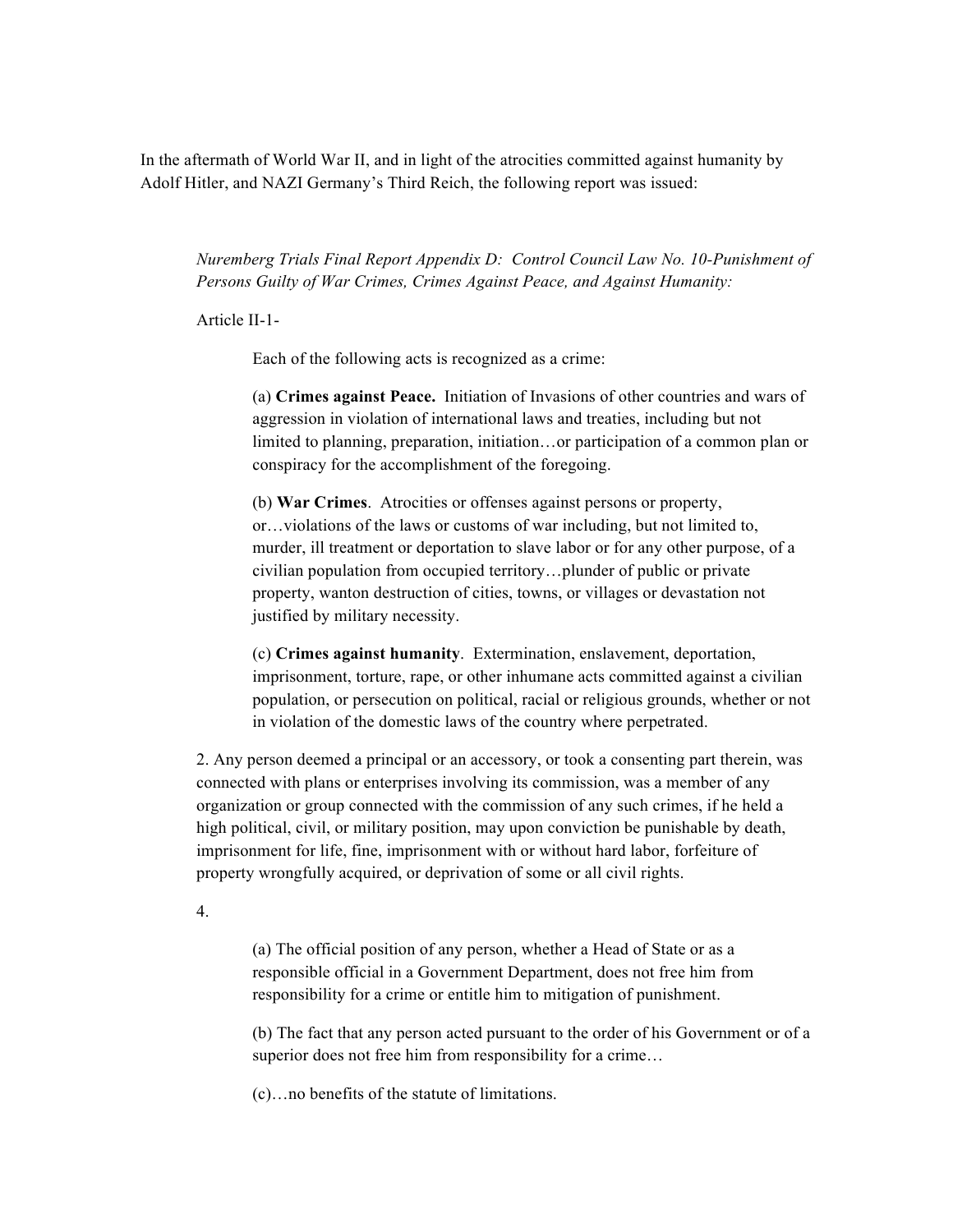**I respectfully offer the following recommendations:**

- **U.S. Department of Interior recommendations for the issuance of an Executive Order for a LAND FREEZE**, to facilitate the process of a peaceful transition of Hawaii out of a "U.S. occupied territory" status, toward recognition as an independent Nation State;
- **U.S. Executive Settlement Agreement, recognizing the Independence of the Kingdom of Hawaii** by mutual accession to the non-abrogated Treaty of Friendship, Commerce, and Navigation of 1850, to include directives to the Congress of the United States to convene hearings under Article 3, Section 8 of the U.S. Constitution, "to define and punish piracies on the high seas, and offenses against the Law of Nations"; and convening a conference under Title III, Compact of Free Association Act of 1986, to assist the United States in "attaining its international obligations", and to establish liaison to facilitate the timely transfer of administrative responsibility over the independent territory of the Kingdom of Hawaii;
- **U.S. Executive Directives to the United States Congress to bring suit against the corporation [STATE OF HAWAII]** per U.S. Executive Proclamation 3309, Aug. 21 1959. Pres. Dwight D. Eisenhower (24 FR 6868, 3 CFR, 1959-1963 Comp., p. 48) for "breach of trust" and failure to provide "equal footing", and non-compliance with the U.S. Obligations as a Member of the United Nations, and failure to adhere to the "…sacred trust obligations..." under Chapter XI-Declaration Regarding Non-self Governing Territories, to prevent "…abuse…", of the Inhabitants, by falsely reporting the achievement of the aspirations of self determination for the Inhabitants;
- **U.S. Executive Directive to the United States Congress to Repeal the Hawaiian Homes Act of 1920/21** as Amended, because it violates the International Covenant of the Elimination of All Forms of Racial Discrimination (CERD); Review and revise the administrative policies to eliminate policies of apartheid, discrimination, and servitude under the Act; Transfer administration of all services and functions deemed viable after review, to the existing, or newly organized native Inhabitant communities that live in those specific geographic areas where the Act has been implemented; Recognition of those Proper Party Heirs and their respective Rights, Titles, and Interests, in those lands designated under the Act,
- **U.S. Executive Directive to the U.S. Office of the Inspector General for a complete audit of lands and associated inventories** under the U.S. National Park Service and the [defacto STATE OF HAWAII] Historic Preservation Division, under the U.S. National Historic Preservation Act, for transfer of administrative control, towards unfettered access to historic cultural properties and religious sites;
- **U.S. Executive Directive to the U.S. Department of Justice to investigate individuals and entities who, since January 17, 1893, had conspired against the Treaty obligations of the United States** under its Constitution Article VI, Section 2. "…treaties…not withstanding…" leading to criminal prosecutions, and surrender, seizure of assets, in lieu of "criminal and civil conspiracies " in violation of U.S. Human Rights Treaty obligations to the ICCPR, CERD, CAT, Rights of the Child, as enforceable under U.S. Domestic Law, or referral to the International Criminal Court (ICC), per the admissions and filing of David W. Miller, before the United States Supreme Court Feb. 27 2009.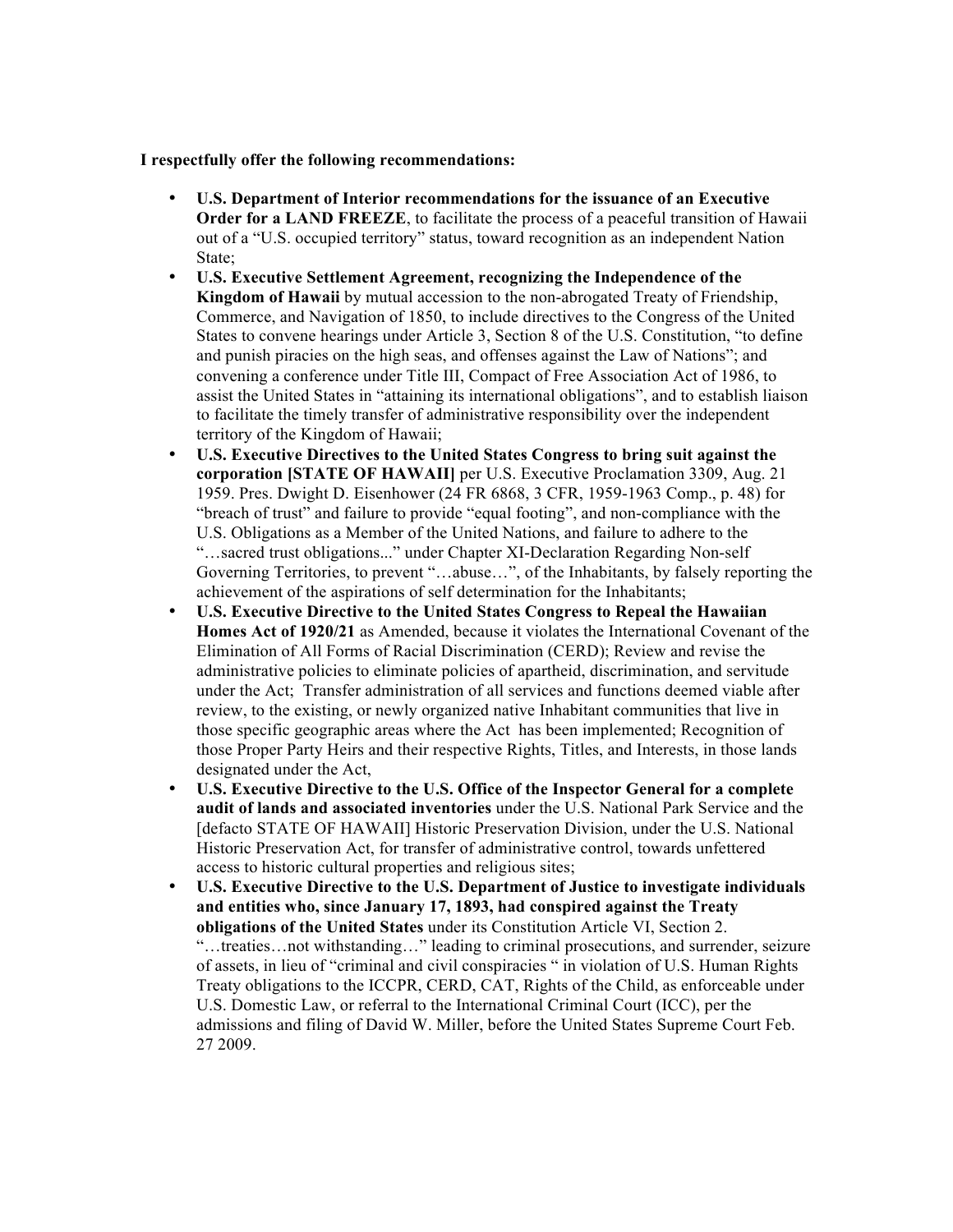The preceding comments and recommendations are for the U.S. Department of Interior's Advance Notice of Proposed Rulemaking (ANPRM) -Regulation Identifier Number 1090- AB05 (Federal e Rulemaking Portal: http: //www.regulations.gov

I wish to be notified of future developments.

The following recommendations are pertinent to issues of illegalities arising under the Constitution of the United States and laws of the STATE OF HAW All (INC); and bringing the United States into conformity with Human Rights Treaty obligations, and other Conventions and International laws.

Recommendations as follows:

•

- 1) Reconstruction of Revenue Laws, to eliminate the illegalities arising under the Constitution of the United States and the [STATE OF HAWAII] and [Municipalities] due to the lack of uniformity and errors in the application of methods of taxation, to conform to the rules of usufruct articulated under Geneva Convention IV-respecting the Laws and Customs of War on Land and its annex: Regulations concerning the Laws and Customs of War on Land (18 Oct 1907)(U.S. signatory 1907-the Hague), SECTION III-MILITARY AUTHORITY OVER THE TERRITORY OF THE HOSTILE STATE; Article 42, 43, 46, 47, 48, 49, 51, 55, and 56: and in conformity with the United States Constitution Article IV, Section 3 "New States may be admitted by the Congress into this union; but no new state shall be formed or erected within the jurisdiction of any other state; nor any state be formed by the junction of two or more states, or parts of states...;
	- 2) Creating legislation or Convening of a "constitutional convention" by the [STATE OF HAWAII], for the purpose of re-inserting the word "National" between "... Hawaiian (National-to be reinserted) Usage..." as part of their constitution, in order for policy to be in conformity with the United States attaining its international obligations...in accordance with the International Covenant on Civil and Political Rights, and U.S. Executive Proclamation 3309, Pres. Dwight D. Eisenhower, requirement for" ... equal footing ... "; and the International Covenant on the Elimination of all Forms of Racial Discrimination, as it applies to statutory language imposed/administered, under Article XII, (Federal U.S. Constitution adopted [STATE OF HAWAII] Constitution, as adopted;
	- 3) Repeal oflegislative enactments and ordinances promulgated by the [STATE OF HAWAII] or its [Municipalities] that derogate from the fundamental principles and norms of customary international law that prohibit the creation of conditions intended to bring about the " ... the destruction of the (Our) group, in whole or in part...", as in this case of 'confiscation by eminent domain', in an act of aggression and abuse of power'.

Other recommendations may be submitted,

Other recommendations may be<br>Respectfully Yours,<br>Like e kalani Martin Liko-o-kalani Martin *Leho-o Lalaui* Petitioner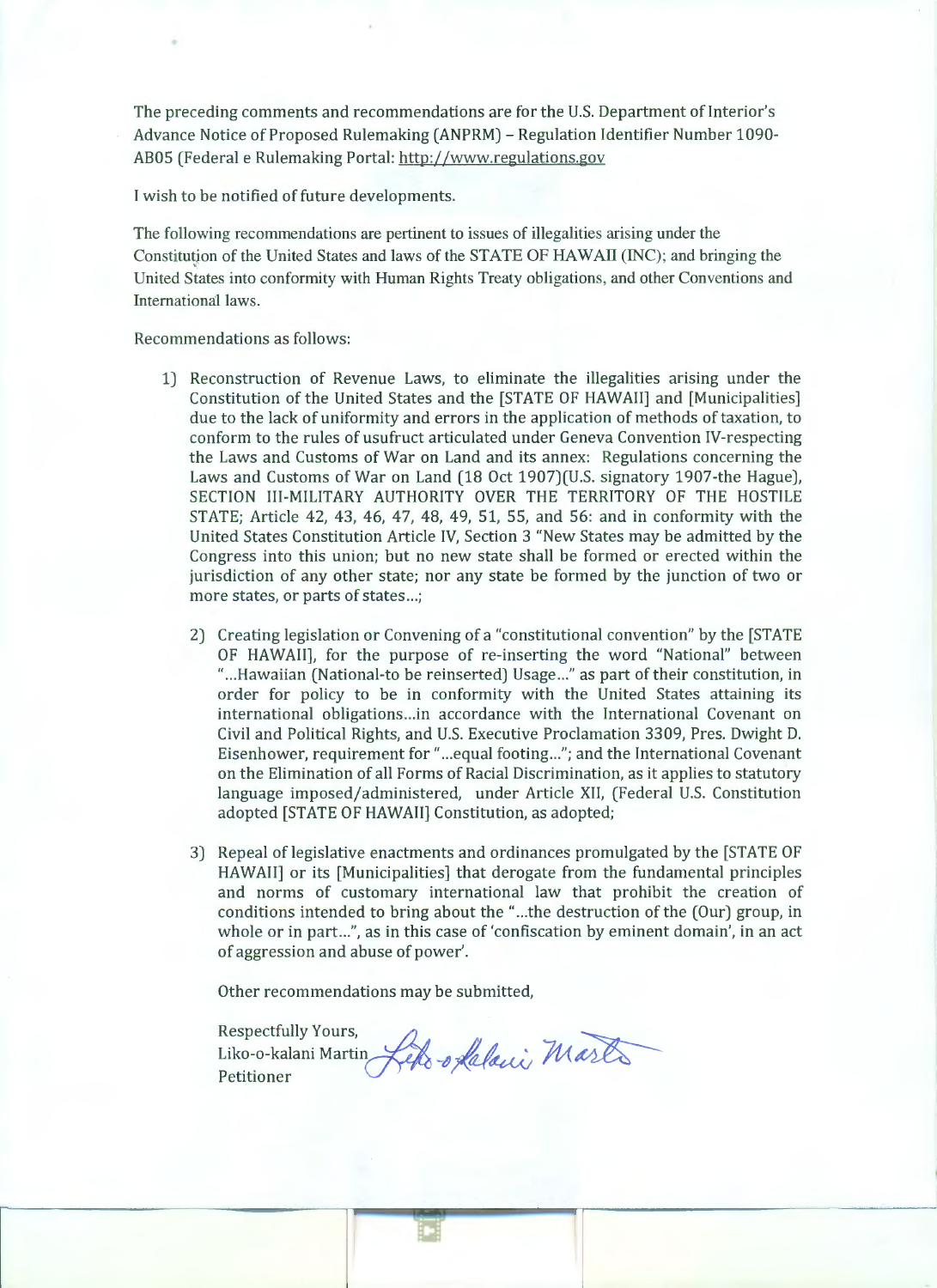September $+4$  . 2015

•

Leona Lui P.O. Box 145 Kahuku.Hi 96731

United Nations, Office of the High Commissioner for Human Rights Palais-des Nations CH-1211 Geneva 10, Switzerland Attention: Secretariat of the Human Rights Committee

Subject: Complaint under Article 27-(ICCPR) International Covenant on Civil and Political Rights;

Honorable Secretariat,

We call upon you for assistance in preventing harm to members of our group.

We are native Inhabitants, Hawaiians with national origins who have resided in this district for six (6) generations. We are the living descendants who have walked and toiled this land and seas. Our culture and lifestyle, is as precious to us as any other people, and there could be no greater loss than that of being forcefully removed from our ancestral lands.

We call upon your Excellency, and Member States of the General Assembly to prevent the abuse of power that will bring harm to our group that will lead to the ultimate confiscation of our private property, pillage of our belongings, and destruction of the natural environment that sustains our way of life.

The eminent threat exists in the form of a Master Plan for the Department of Design and Construction, City and County of Honolulu (See Attachment No. 1, Six {6) page Letter dated April 1, 2004, Subject: Proposed Revision to the North Shore Infrastructure Map, Waile'e Beach Park) which proposes a visitor parkway, parking lots, and extensive alteration of the existing natural habitat and flora and fauna. It is crucial that our mineral resources, historic fisheries, bays and waterways, along with the many associated cultural properties, be afforded the utmost protection from the negative impacts of the proposed "parkway".

Copies of this Complaint will be forwarded to the Office of the Secretary General of the United Nations, as an attachment to a Petition in Complaint Against the United States for Violations of the United Nations Convention on the Prevention and Punishment of the Crime of Genocide, (codified U.S. Public Law 100-606, Nov. 4, 1988, "The Proxmire Act", USC 1091 Chapter 50-A-GENOCIDE.

We will keep you informed as to the situation.

Respectfully Yours,

condition

Leona Lui (dated)

 $a|15|15$